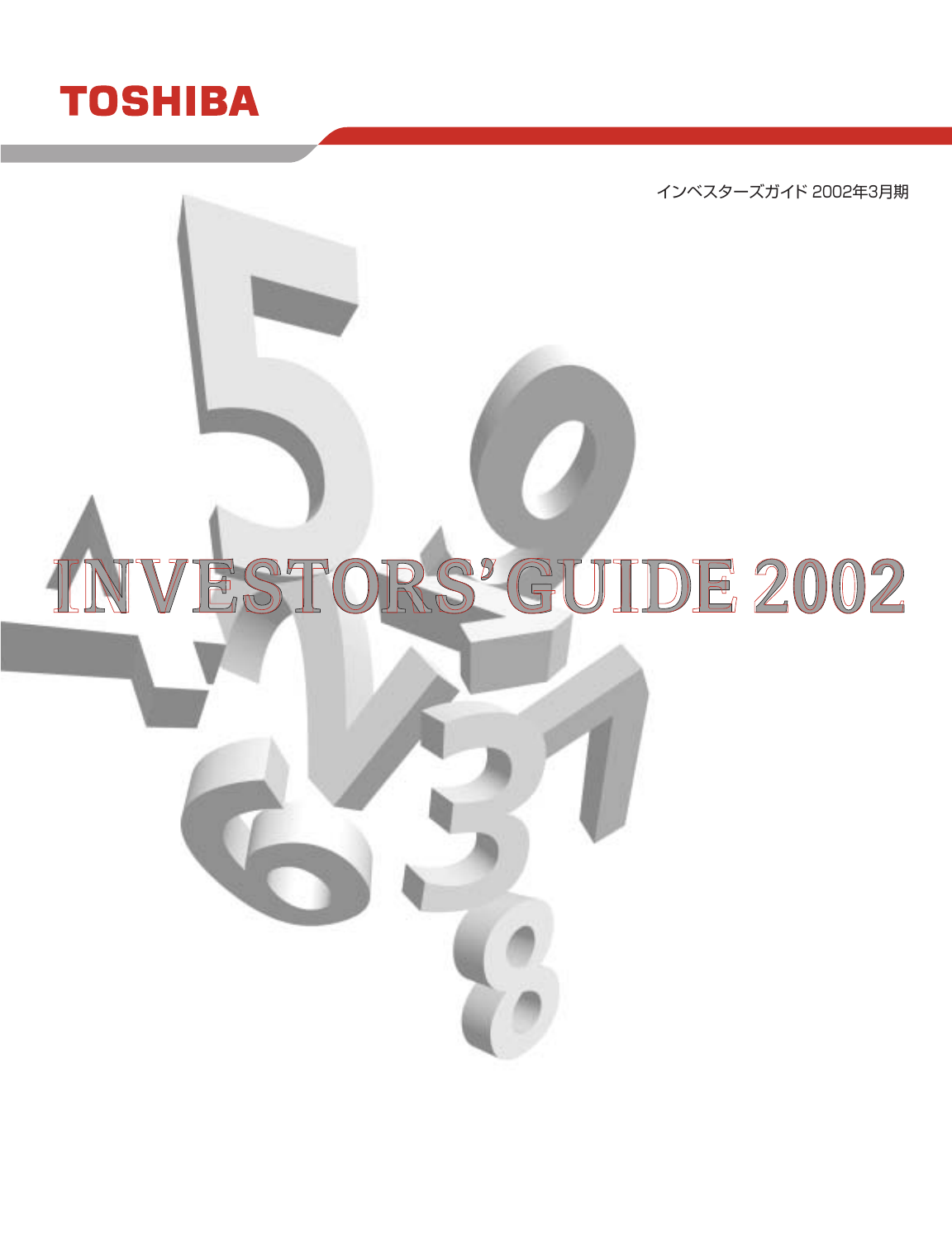Toshiba Corporation's wide range of businesses extends across information and communications systems, social infrastructure systems, power systems, digital media, home appliances and electronic devices and components.

In FY2001, to March 31, 2002, Toshiba's business restructuring focused on reducing procurement costs, cutting fixed cost through the limited term voluntarily retirement program and measures to reduce assets. In FY2002, Toshiba's primary concerns are to establish the basis for sustained future growth and to achieve profitability in all of its segments. Toshiba will continue to reinforce its operating structure in preparation for FY2003 and beyond, when will see the widespread penetration of broadband products and series.

株式会社東芝は、情報・通信システム、社会システム、重電システム、デジタルメディア、家庭電器、 電子デバイスなどの各分野で幅広く事業を展開しています。

2002年3月までの2001年度、東芝は、調達コストの削減、「自立自営支援制度」による固定費の削減、 資産圧縮など、事業構造改革に注力致しました。2002年度において東芝は、成長のための基盤の 確立と全セグメントにおける黒字化を最優先課題として取り組みます。さらに、東芝は、2003年度 以降に期待されるブロードバンド時代へ向けての飛躍的な成長を強固なものにすべく、引き続き事業 構造改革を進めて参ります。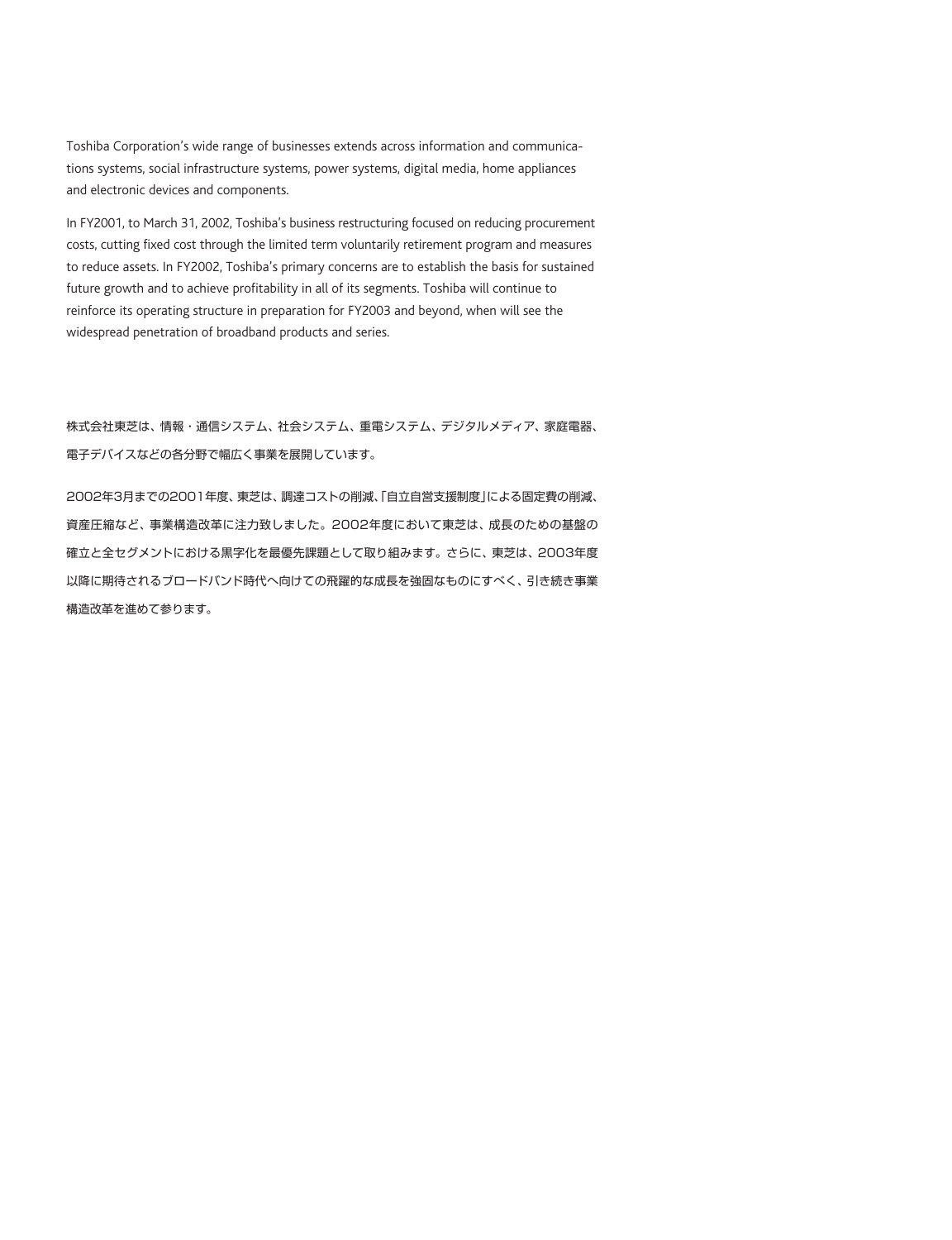### CONTENTS

| <b>Financial Summary</b>                                                                    | 主要財務データの推移 2                      |
|---------------------------------------------------------------------------------------------|-----------------------------------|
| <b>Analysis of Operations</b>                                                               | 営業実績分析 4                          |
| <b>Industry Segment Performance</b>                                                         |                                   |
| Geographic Segment Performance                                                              | 所在地別業績 8                          |
| Sales by Region                                                                             | 地域別売上高 9                          |
| Major Performance Indicators                                                                | 主要財務指標 10                         |
| <b>Consolidated Balance Sheets</b>                                                          | 連結貸借対照表  12                       |
| Consolidated Statements of Income                                                           | 連結損益計算書 14                        |
| <b>Consolidated Statements of Cash Flows</b>                                                | 連結キャッシュ・フロー計算書  15                |
| <b>Major Products</b>                                                                       | 主要製品 16                           |
| <b>Consolidated Subsidiaries</b>                                                            | 連結子会社一覧 17                        |
| Common Stock Information                                                                    | 株式情報 18                           |
| <b>Investor Reference</b>                                                                   | インベスターリファレンス 20                   |
| Note: Certain prior-period data have been adjusted<br>to conform with current presentation. | 過年度のデータは当年度の表示方法に合わせて<br>修正しています。 |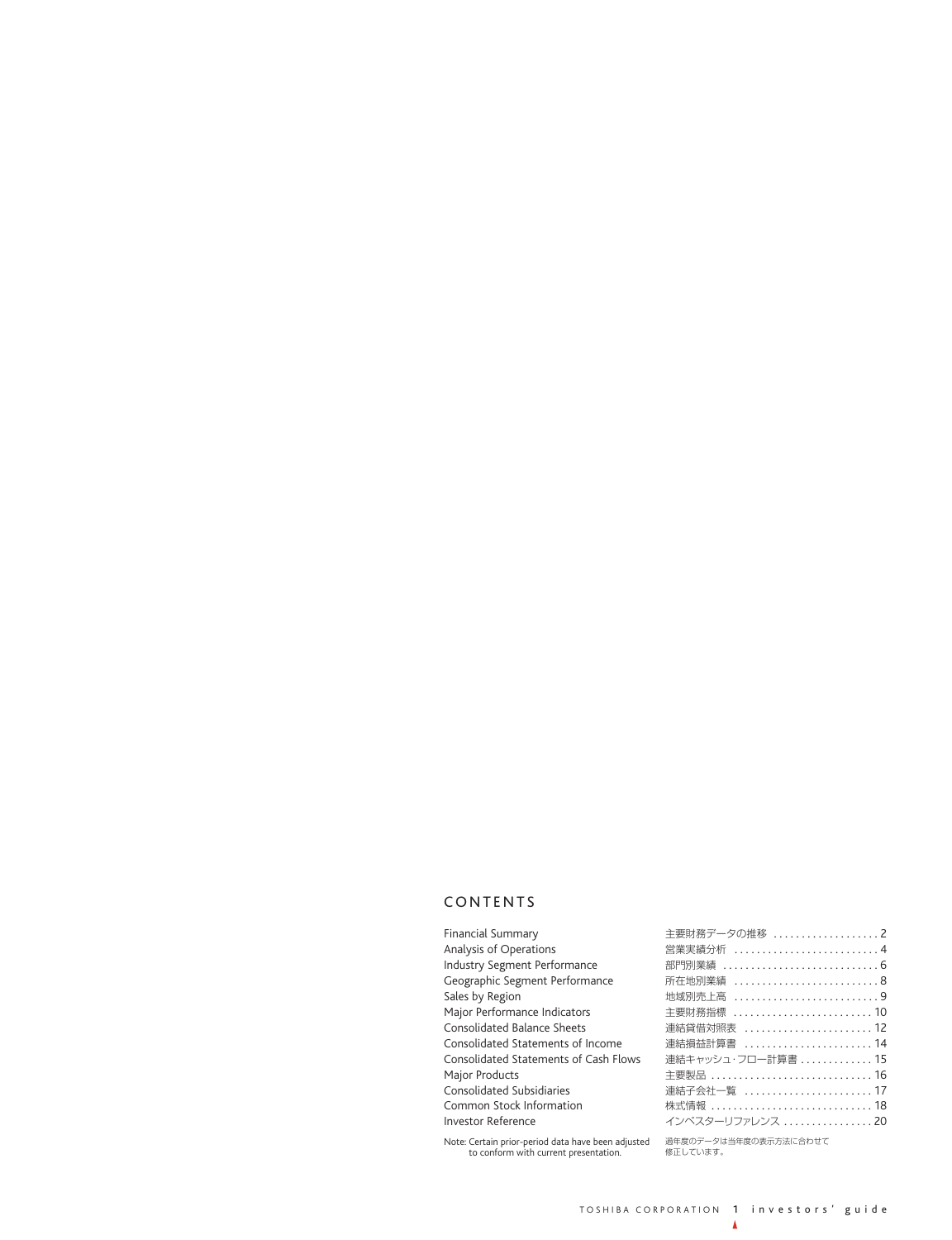# 主要財務データの推移

Toshiba Corporation and its Subsidiaries またまたちにはなくている。株式会社東芝及び子会社<br>Years ended March 31

# Years ended March 31 3月31日に終了した事業年度

(Millions of yen, except per share amounts/百万円(1株当たりの金額を除く)) 1992 1993 1994

| (i 'illuotis of yeif, except per sitate arriourits/ ロノ」」(『小コ/こソツ亚识'と例ヽ// | ーンンム            | . <i>.</i> | ーンン干       |            |  |
|--------------------------------------------------------------------------|-----------------|------------|------------|------------|--|
| Net Sales                                                                | 売上高             | ¥4,722,383 | ¥4,627,499 | ¥4,702,334 |  |
| Cost of Sales                                                            | 売上原価            | 3,310,572  | 3,300,853  | 3,371,517  |  |
| Selling, General and Administrative Expenses                             | 販売費及び一般管理費      | 1,293,351  | 1,246,418  | 1,224,081  |  |
| Operating Income                                                         | 営業利益            | 118,460    | 80,228     | 106,736    |  |
| Income (Loss) Before Income Taxes and Minority Interest                  | 税金等調整前当期純利益(損失) | 114,857    | 85,982     | 90,190     |  |
| Income Taxes                                                             | 法人税等            | 78,514     | 63,045     | 75,506     |  |
| Net Income (Loss)                                                        | 当期純利益(損失)       | 39,487     | 20,551     | 12,140     |  |
| Per Share of Common Stock:                                               | 1株当り:           |            |            |            |  |
| Net income (loss)                                                        | 当期純利益(損失)       |            |            |            |  |
| Basic                                                                    | 一基本的            |            |            | ¥ $3.78$   |  |
| Diluted                                                                  | 一希薄化後           |            |            | 3.78       |  |
| Cash dividends                                                           | 配当金             | ¥10.00     | ¥10.00     | 10.00      |  |
| <b>Total Assets</b>                                                      | 総資産             | ¥5,724,439 | ¥5,629,875 | ¥5,350,690 |  |
| Shareholders' Equity                                                     | 株主資本            | 1,182,050  | 1,148,813  | 1,117,725  |  |
| Capital Expenditures (Property, Plant and Equipment)                     | 設備投資額(有形固定資産)   | 484,702    | 354,662    | 344,600    |  |
| Depreciation                                                             | 減価償却費(有形固定資産)   | 272.830    | 255,399    | 255,553    |  |
| R&D Expenditures                                                         | 研究開発費           | 318,031    | 311,750    | 311,435    |  |
| Number of Shareholders                                                   | 株主数             | 452,636    | 445.120    | 423,125    |  |
| Number of Employees                                                      | 従業員数            | 168,000    | 173,000    | 175,000    |  |

Notes: 1. Basic earnings per share is computed based on the weighted-average number of shares of common stock outstanding during the period. Diluted earnings per share assumes the dilution that would occur if dilutive convertible debentures were converted into common stock.

2. Beginning with the fiscal year ended March 31, 2001, the company has adopted Statement of Financial Accounting Standards (SFAS) No. 115, "Accounting for Certain Investments in Debt and Equity Securities." Prior-period data for the fiscal years ended from March 31, 1995 through 2000 have been restated to conform with SFAS No. 115, (from March 31, 1992 through 1994 have not been restated).

3. Beginning with the fiscal year ended March 31, 1998, revenues and expenses from financial services, real estate leasing and sales, and other operations are reported as operating activities whereas they were reported as non-operating activities in prior periods. Prior-period data for the fiscal years ended from March 31, 1994 through 1997 have been<br>reclassified to conform with the current classific

### ■NET SALES BY REGION 地域別売上高

| (Millions of yen/百万円) |     | 1992       | 1993       | 1994       |  |
|-----------------------|-----|------------|------------|------------|--|
| Japan                 | 日本  | ¥3.349.926 | ¥3,248,838 | ¥3.299.204 |  |
| North America         | 北米  | 504.099    | 513.170    | 518.556    |  |
| Asia                  | アジア | 390.935    | 424.242    | 469,867    |  |
| Europe                | 欧州  | 364.472    | 325,370    | 302,085    |  |
| Other                 | その他 | 112.951    | 115,879    | 112.622    |  |
| Net sales             | 計   | ¥4.722.383 | ¥4.627.499 | ¥4.702.334 |  |

Note: Net sales by region are determined based upon the locations of the customers. Therefore, this information is different from the net sales for geographic segments in segment information on page 8, which are determined based upon where the sales originated.

### ■CASH FLOWS キャッシュ・フロー

| (Millions of yen/百万円)                                                                                   |                                              | 1992        | 1993        | 1994        |  |
|---------------------------------------------------------------------------------------------------------|----------------------------------------------|-------------|-------------|-------------|--|
| Cash Flows from Operating Activities<br>Net income (loss)<br>Adjustments to reconcile net income (loss) | 営業活動によるキャッシュ・フロー<br>当期純利益(損失)<br>営業活動により増加した | 39.487<br>¥ | 20.551<br>¥ | 12.140<br>¥ |  |
| to net cash provided by operating activities                                                            | キャッシュ(純額)への調整                                | 164,399     | 248,965     | 254,326     |  |
| Net cash provided by operating activities                                                               | 営業活動により増加したキャッシュ(純額)                         | 203,886     | 269,516     | 266,466     |  |
| Cash Flows from Investing Activities                                                                    | 投資活動によるキャッシュ・フロー                             |             |             |             |  |
| Net cash used in investing activities                                                                   | 投資活動により減少したキャッシュ(純額)                         | (430,939)   | (397,324)   | (231,030)   |  |
| Cash Flows from Financing Activities                                                                    | 財務活動によるキャッシュ・フロー                             |             |             |             |  |
| Net cash provided by (used in)<br>financing activities                                                  | 財務活動により増加(減少)した<br>キャッシュ(純額)                 | 158,505     | 18,871      | (170, 612)  |  |
| Effect of Exchange Rate Changes on Cash<br>and Cash Equivalents                                         | 為替変動のキャッシュに対する影響額                            | 11.994      | 19.787      | 29,332      |  |
| Net Increase (Decrease) in Cash and Cash Equivalents 現金及び現金同等物(キャッシュ)純増加(減少)額                           |                                              | (56, 554)   | (89, 150)   | (105,844)   |  |
| Cash and Cash Equivalents at Beginning of Year                                                          | 現金及び現金同等物(キャッシュ)期首残高                         | 847,149     | 790,595     | 701,445     |  |
| Cash and Cash Equivalents at End of Year                                                                | 現金及び現金同等物(キャッシュ)期末残高                         | 790.595     | 701.445     | 595.601     |  |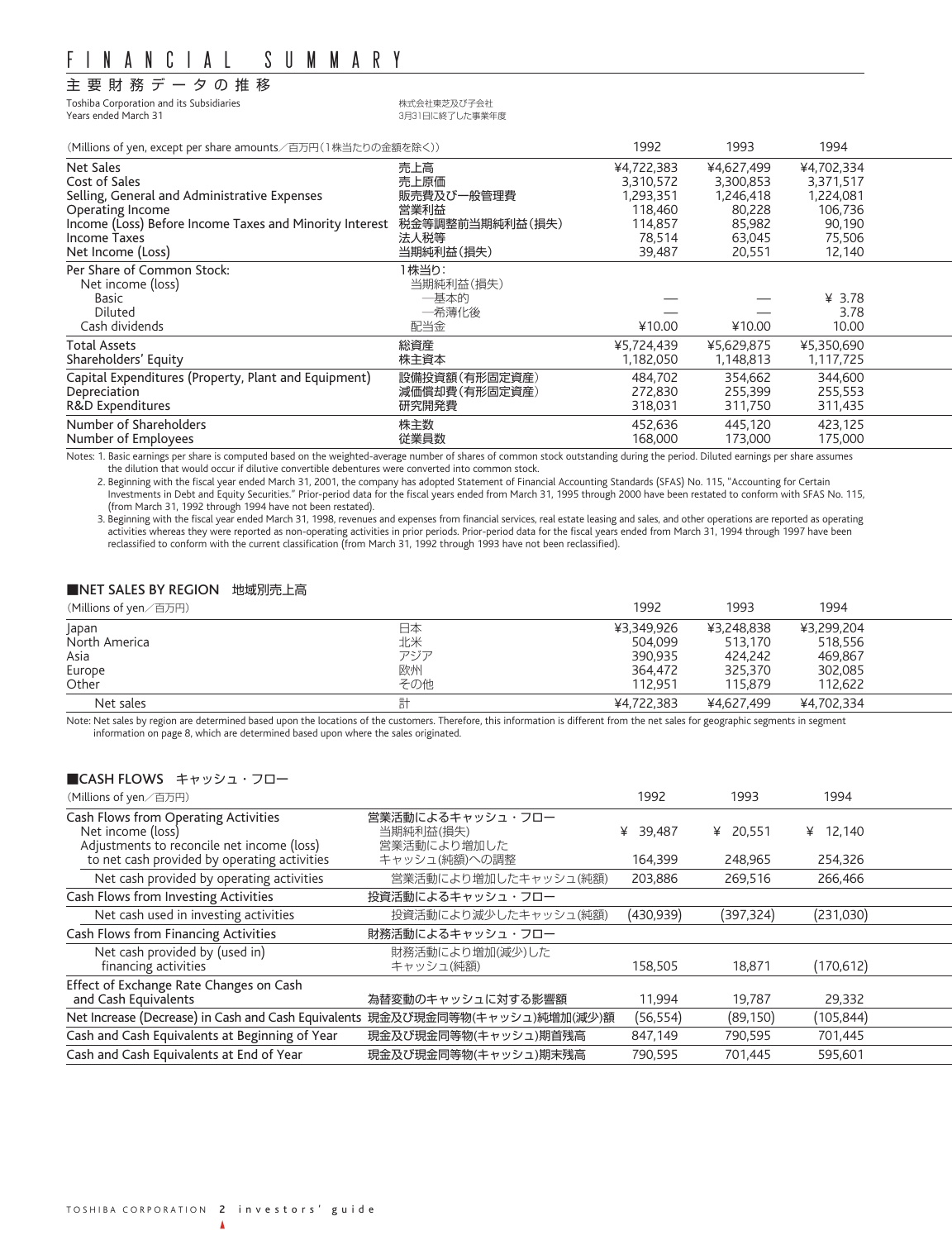| 1995       | 1996       | 1997       | 1998       | 1999       | 2000       | 2001       | 2002       |
|------------|------------|------------|------------|------------|------------|------------|------------|
| ¥4,864,015 | ¥5,192,244 | ¥5,521,887 | ¥5,458,498 | ¥5,300,902 | ¥5,749,372 | ¥5,951,357 | ¥5,394,033 |
| 3,435,146  | 3,647,624  | 3,932,585  | 3,960,158  | 3,890,622  | 4,254,444  | 4,323,525  | 4,070,130  |
| 1,260,053  | 1,282,053  | 1,391,471  | 1,416,046  | 1,379,797  | 1,393,959  | 1,395,699  | 1,437,478  |
| 168.816    | 262,567    | 197.831    | 82,294     | 30,483     | 100.969    | 232,133    | (113, 575) |
| 120,674    | 177,749    | 125,456    | 18,748     | 11,218     | (44,844)   | 188,099    | (376, 687) |
| 67.607     | 102.965    | 71.593     | 17.313     | 20,901     | (4,530)    | 96,145     | (113,915)  |
| 44,693     | 90.388     | 67.077     | 14.723     | (9,095)    | (32, 903)  | 96,168     | (254,017)  |
| ¥13.89     | ¥28.08     | ¥20.84     | ¥4.57      | ¥(2.83)    | ¥(10.22)   | ¥29.88     | $*(78.91)$ |
| 13.54      | 26.85      | 20.06      | 4.57       | (2.83)     | (10.22)    | 29.71      | $*(78.91)$ |
| 10.00      | 10.00      | 10.00      | 10.00      | 6.00       | 3.00       | 10.00      | 0          |
| ¥5,598,565 | ¥5,743,009 | ¥5,933,205 | ¥6,166,323 | ¥6,101,929 | ¥5,780,006 | ¥5,724,564 | ¥5,407,782 |
| 1,255,083  | 1,384,582  | 1,388,827  | 1,305,946  | 1,128,753  | 1,060,099  | 1,047,925  | 705,314    |
| 293,823    | 308,653    | 341.020    | 339,584    | 375,464    | 298,512    | 269.545    | 348,235    |
| 283.575    | 261.985    | 252.732    | 291.418    | 309,836    | 329,630    | 308,294    | 311,208    |
| 302,171    | 314,774    | 332,555    | 322,928    | 316,703    | 334,398    | 327,915    | 326,170    |
| 424.828    | 445.107    | 443.367    | 433.240    | 404.283    | 380.744    | 438.469    | 475.649    |
| 190,000    | 186,000    | 186.000    | 186.000    | 198,000    | 190.870    | 188.042    | 176,398    |
|            |            |            |            |            |            |            |            |

注記:1. 基本的1株当り当期純利益は、期中の加重平均発行済普通株式数に基づいて計算されています。希薄化後1株当り当期純利益は、希薄化効果のある転換社債の普通株式への転換によって生じる希薄化効果 を加味して計算されています。

2. 2001年3月期より米国財務会計基準審議会基準書第115号|特定の負債証券及び持分証券投資の会計処理|を適用しています。1995年3月期から2000年3月期までの財務データは2001年3月期にあわせて<br>- 修正再表示しています。1992年3月期から1994年3月期までの財務データは、修正再表示していません。<br>3. 1998年3月期から、従来は営業外取引としていました金融サービス、不動産賃貸・販売などを営業取引として扱うこととしまし

| 1995       | 1996       | 1997       | 1998       | 1999       | 2000       | 2001       | 2002       |
|------------|------------|------------|------------|------------|------------|------------|------------|
| ¥3.360.904 | ¥3.523.220 | ¥3.523.636 | ¥3.418.807 | ¥3.184.764 | ¥3.514.068 | ¥3.753.052 | ¥3.340.491 |
| 594.917    | 671.219    | 852.214    | 794.241    | 842.999    | 906.165    | 828,671    | 825.902    |
| 481.199    | 543.668    | 595,209    | 627.328    | 585,086    | 636.317    | 728.969    | 659.820    |
| 321.106    | 364.203    | 439.346    | 496.309    | 559.824    | 546.645    | 519.186    | 453.093    |
| 105.889    | 89.934     | 111.482    | 121.813    | 128.229    | 146.177    | 121.479    | 114.727    |
| ¥4.864.015 | ¥5.192.244 | ¥5.521.887 | ¥5.458.498 | ¥5,300,902 | ¥5.749.372 | ¥5.951.357 | ¥5.394.033 |

注記:地域別売上高は、販売先の所在地に基づいています。従って、この地域別売上高は、8頁に記載されている販売元の所在地に基づくセグメント情報における所在地別売上高とは異なっています。

| 1995        | 1996        | 1997       | 1998        | 1999         | 2000         | 2001        | 2002       |
|-------------|-------------|------------|-------------|--------------|--------------|-------------|------------|
| ¥<br>44,693 | 90,388<br>¥ | ¥ 67,077   | 14,723<br>¥ | ¥<br>(9,095) | ¥ $(32,903)$ | 96,168<br>¥ | ¥(254,017) |
| 347,912     | 313,093     | 75,009     | 258,047     | 274,042      | 468,849      | 357,473     | 403,182    |
| 392,605     | 403,481     | 142,086    | 272,770     | 264,947      | 435,946      | 453,641     | 149,165    |
|             |             |            |             |              |              |             |            |
| (321, 619)  | (277,687)   | (280, 366) | (300,206)   | (280,069)    | (293, 154)   | (176, 747)  | (325, 579) |
|             |             |            |             |              |              |             |            |
| (18,987)    | (110, 729)  | 27,304     | 65,579      | (94, 322)    | (158,676)    | (285,648)   | 53,495     |
| 5,433       | 11,310      | 11,988     | (2,628)     | (8, 739)     | (16,631)     | 31,112      | 5,756      |
| 57,432      | 26,375      | (98,988)   | 35,515      | (118, 183)   | (32, 515)    | 22,358      | (117, 163) |
| 595,601     | 653,033     | 679,408    | 580,420     | 615,935      | 497,752      | 465,237     | 487,595    |
| 653,033     | 679,408     | 580,420    | 615.935     | 497.752      | 465.237      | 487.595     | 370,432    |
|             |             |            |             |              |              |             |            |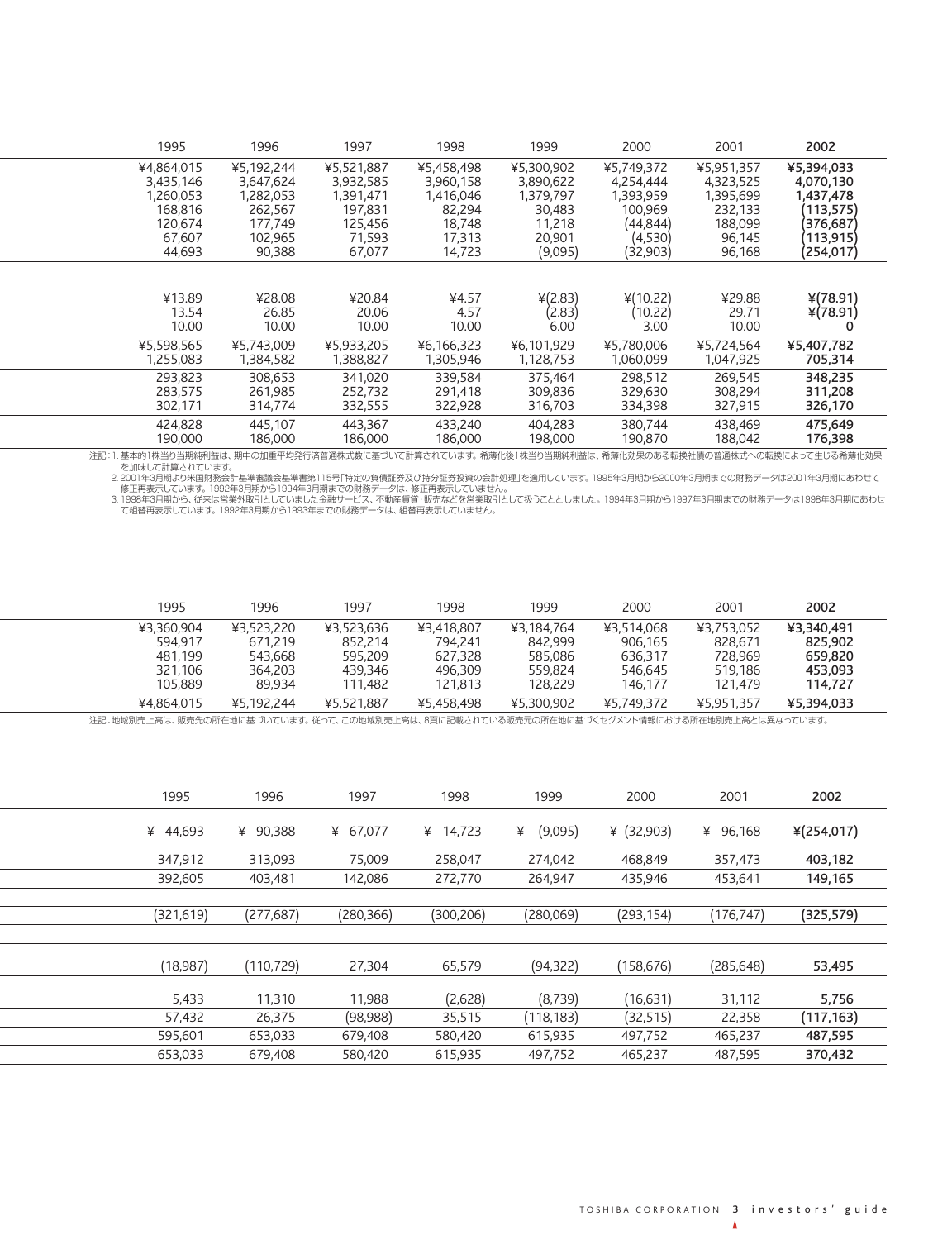# 営業実績分析



Notes: 1. Operating Income=Net Sales – Cost of Sales – Selling, General and Administrative Expenses. 2. Payout Ratio=Cash Dividends/Net Income.<br>2. Payout Ratio=Cash Dividends/Net Income (Average Number of Employees. 4. Net

4. Net Income per Employee=Net Income/Average Number of Employees.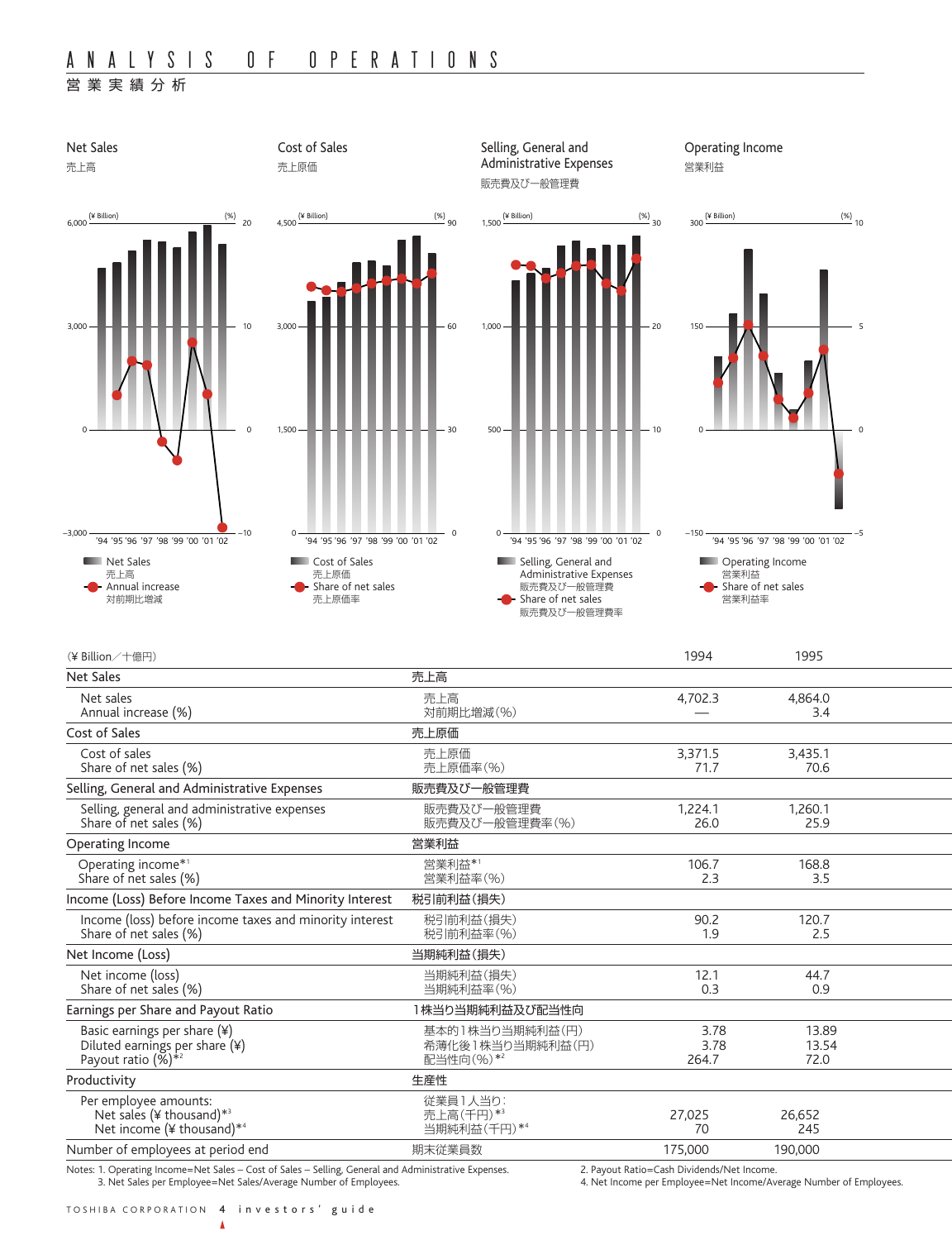| Income (Loss) Before Income<br>Taxes and Minority Interest<br>税引前利益(損失)                                 | 当期純利益(損失)                                                               | Net Income (Loss)                                              |                    | Earnings per Share<br>and Payout Ratio                                   | 1株当り当期純利益及び配当性向                                                 | Productivity<br>生産性                                                              |                                                 |
|---------------------------------------------------------------------------------------------------------|-------------------------------------------------------------------------|----------------------------------------------------------------|--------------------|--------------------------------------------------------------------------|-----------------------------------------------------------------|----------------------------------------------------------------------------------|-------------------------------------------------|
| $200 \frac{(\text{V} \text{ Billion})}{\cdot}$                                                          | $130 \frac{(\text{V} \text{ Billion})}{\cdot}$<br>(%)<br>$\overline{5}$ |                                                                | $\frac{(\%)}{2.5}$ | $40 \frac{(*)}{*}$                                                       | (%)<br>300                                                      | (¥ Thousand)<br>45,000                                                           | $(*$ Thousand) $4,200$                          |
|                                                                                                         |                                                                         |                                                                |                    |                                                                          | $\circ$                                                         | 30,000<br>15,000                                                                 | 2,800<br>1,400                                  |
| $-200$                                                                                                  | $-130$                                                                  |                                                                | -2.5               |                                                                          | $-300$                                                          |                                                                                  |                                                 |
| $-400$<br>'94 '95 '96 '97 '98 '99 '00 '01 '02                                                           | $-260$<br>-10                                                           | '94 '95 '96 '97 '98 '99 '00 '01 '02                            | -5                 | $-80$                                                                    | $-600$<br>'94 '95 '96 '97 '98 '99 '00 '01 '02                   | $-15,000$                                                                        | $-1,400$<br>'94 '95 '96 '97 '98 '99 '00 '01 '02 |
| Income (Loss) Before Income<br>Taxes and Minority Interest<br>税引前利益(損失)<br>Share of net sales<br>税引前利益率 |                                                                         | Net Income (Loss)<br>当期純利益(損失)<br>Share of net sales<br>当期純利益率 |                    | <b>Basic Earnings per Share</b><br>(Right scale)<br>Payout ratio<br>配当性向 | 基本的1株当り当期純利益<br>Diluted Earnings per Share<br>希薄化後1株当り当期純利益(右軸) | Net Sales per Employee<br>従業員1人当り売上高<br>Net Income per Employee<br>(Right scale) | 従業員1人当り当期純利益(右軸)                                |
| 1996                                                                                                    | 1997                                                                    | 1998                                                           |                    | 1999                                                                     | 2000                                                            | 2001                                                                             | 2002                                            |
| 5,192.2<br>6.7                                                                                          | 5,521.9<br>6.3                                                          | 5,458.5<br>$-1.1$                                              |                    | 5,300.9<br>$-2.9$                                                        | 5,749.4<br>8.5                                                  | 5,951.4<br>3.5                                                                   | 5,394.0<br>$-9.4$                               |
| 3,647.6<br>70.2                                                                                         | 3,932.6<br>71.2                                                         | 3,960.2<br>72.6                                                |                    | 3,890.6<br>73.4                                                          | 4,254.4<br>74.0                                                 | 4,323.5<br>72.6                                                                  | 4,070.1<br>75.5                                 |
| 1,282.0<br>24.7                                                                                         | 1,391.5<br>25.2                                                         | 1,416.0<br>25.9                                                |                    | 1,379.8<br>26.0                                                          | 1,394.0<br>24.2                                                 | 1,395.7<br>23.5                                                                  | 1,437.5<br>26.6                                 |
| 262.6<br>5.1                                                                                            | 197.8<br>3.6                                                            | 82.3<br>1.5                                                    |                    | 30.5<br>0.6                                                              | 101.0<br>1.8                                                    | 232.1<br>3.9                                                                     | (113.6)<br>$-2.1$                               |
| 177.7<br>3.4                                                                                            | 125.5<br>2.3                                                            | 18.7<br>0.3                                                    |                    | 11.2<br>0.2                                                              | (44.8)<br>$-0.8$                                                | 188.1<br>3.2                                                                     | (376.7)<br>$-7.0$                               |
| 90.4<br>1.7                                                                                             | 67.1<br>$1.2\,$                                                         | 14.7<br>0.3                                                    |                    | (9.1)<br>$-0.2$                                                          | (32.9)<br>$-0.6$                                                | 96.2<br>1.6                                                                      | (254.0)<br>$-4.7$                               |
| 28.08<br>26.85<br>35.6                                                                                  | 20.84<br>20.06<br>48.0                                                  | 4.57<br>4.57<br>218.6                                          |                    | (2.83)<br>(2.83)                                                         | (10.22)<br>(10.22)                                              | 29.88<br>29.71<br>26.6                                                           | (78.91)<br>(78.91)                              |
| 27,618<br>481                                                                                           | 29,688<br>361                                                           | 29,347<br>79                                                   |                    | 27,609<br>(47)                                                           | 29,570<br>(169)                                                 | 31,413<br>508                                                                    | 29,602<br>(1, 394)                              |
| 186,000                                                                                                 | 186,000                                                                 | 186,000                                                        | 198,000            |                                                                          | 190,870                                                         | 188,042                                                                          | 176,398                                         |
| 注記:1.営業利益=売上高-売上原価-販売費および一般管理費<br>3. 従業員1人当り売上高=売上高/平均従業員数                                              |                                                                         |                                                                |                    | 2. 配当性向=現金配当金/当期純利益                                                      | 4. 従業員1人当り当期純利益=当期純利益/平均従業員数                                    |                                                                                  |                                                 |

TOSHIBA CORPORATION 5 investors' guide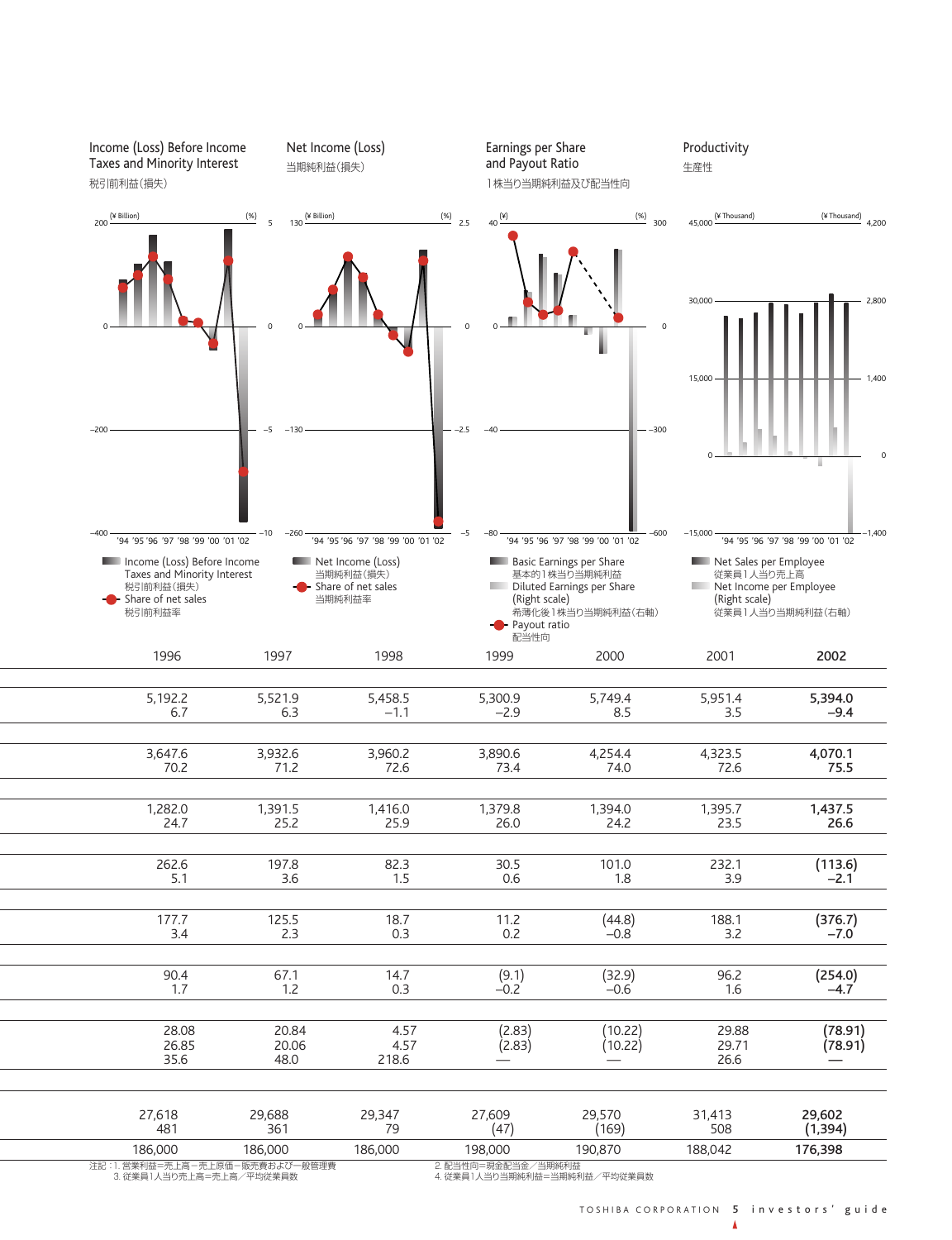# INDUSTRY SEGMENT PERFORMANCE

# 部門別業績

## ■NET SALES 売上高



Note: Consolidated sales totals include intersegment transactions. Intersegment transactions are shown in parentheses for reference. 注記:連結売上高は、セグメント間取引を含んでいます。セグメント間取引は、参考のために括弧内に記載しています。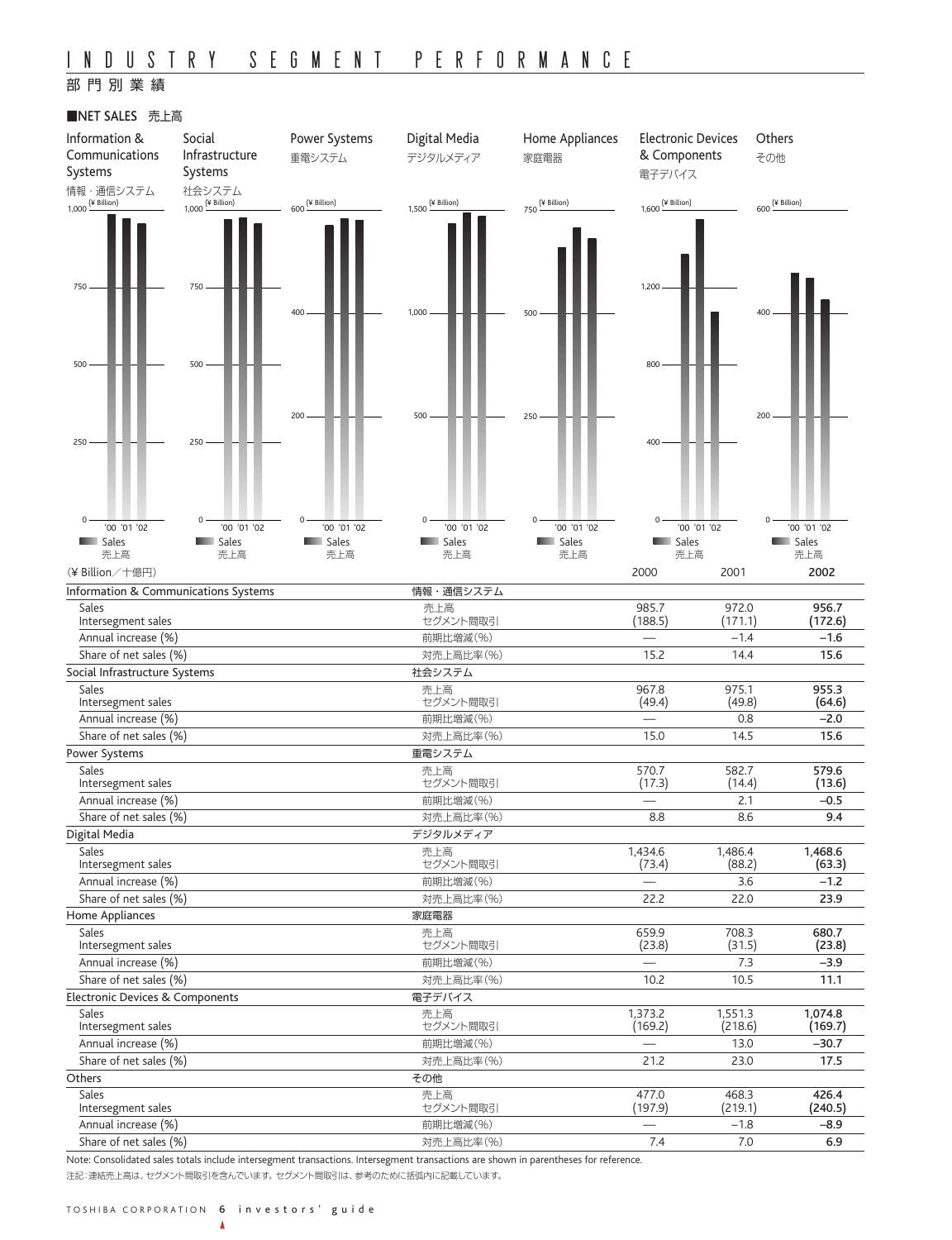

### ■OPERATING INCOME 営業利益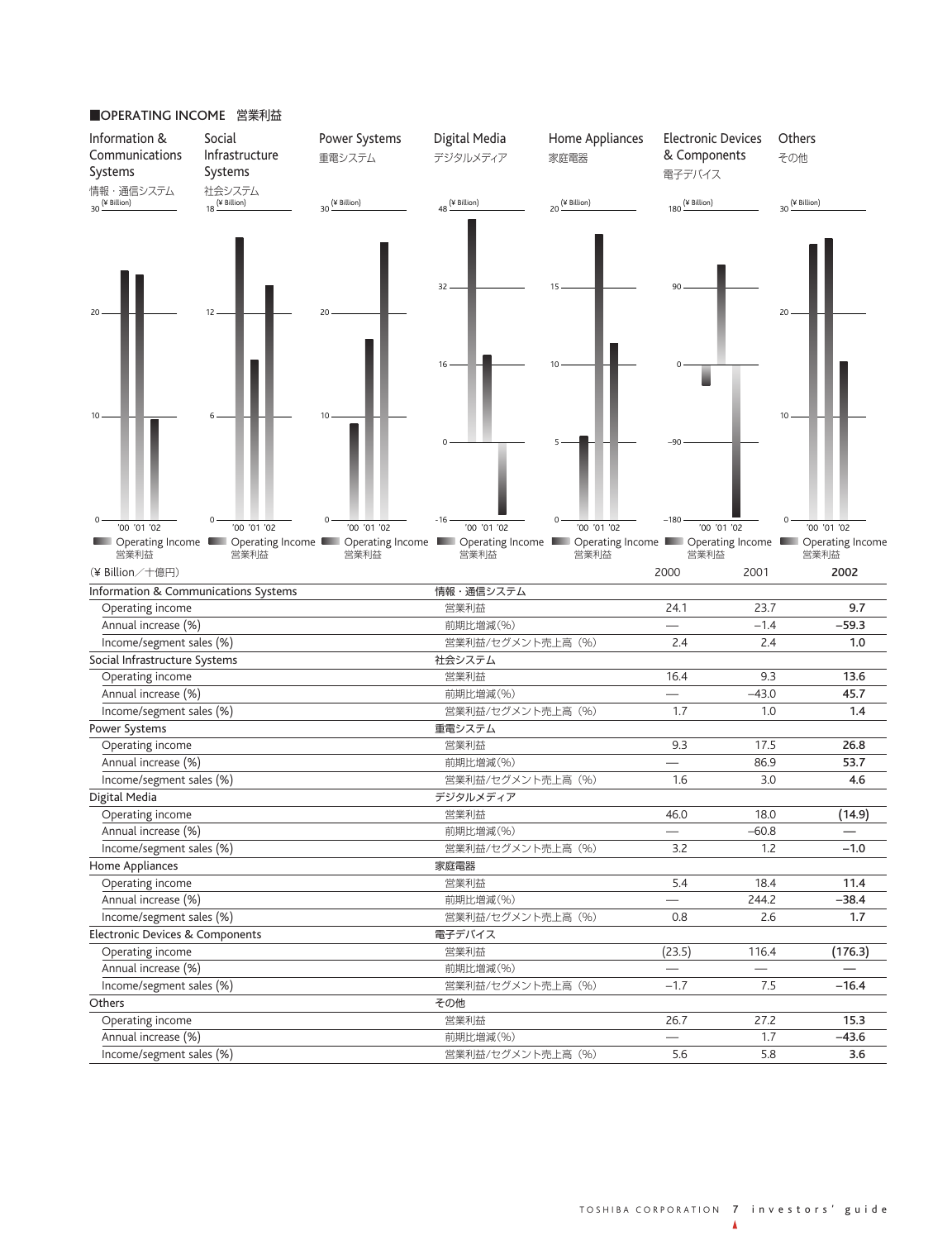# 所在地別業績

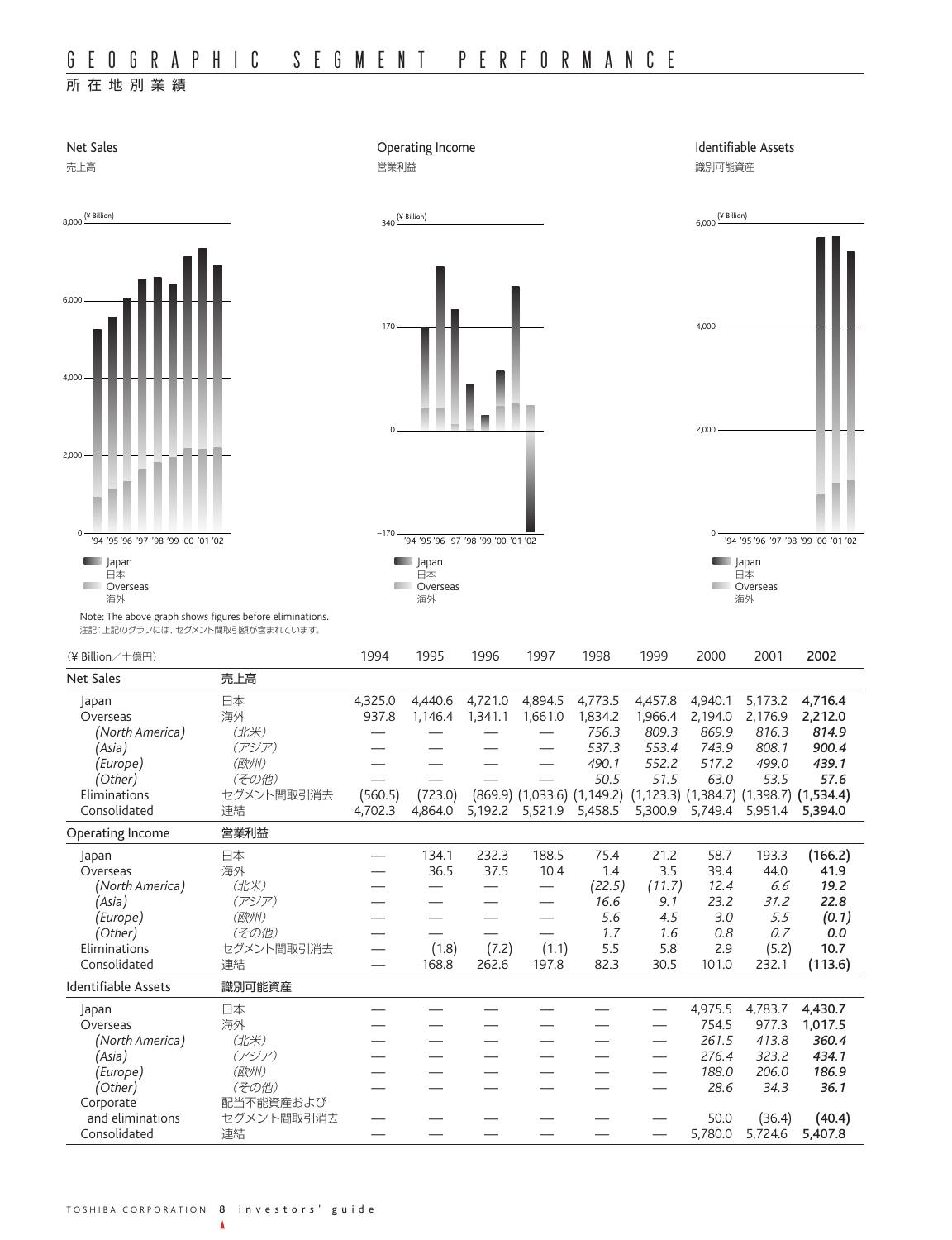# S ALES BY REGION

# 地域別売上高

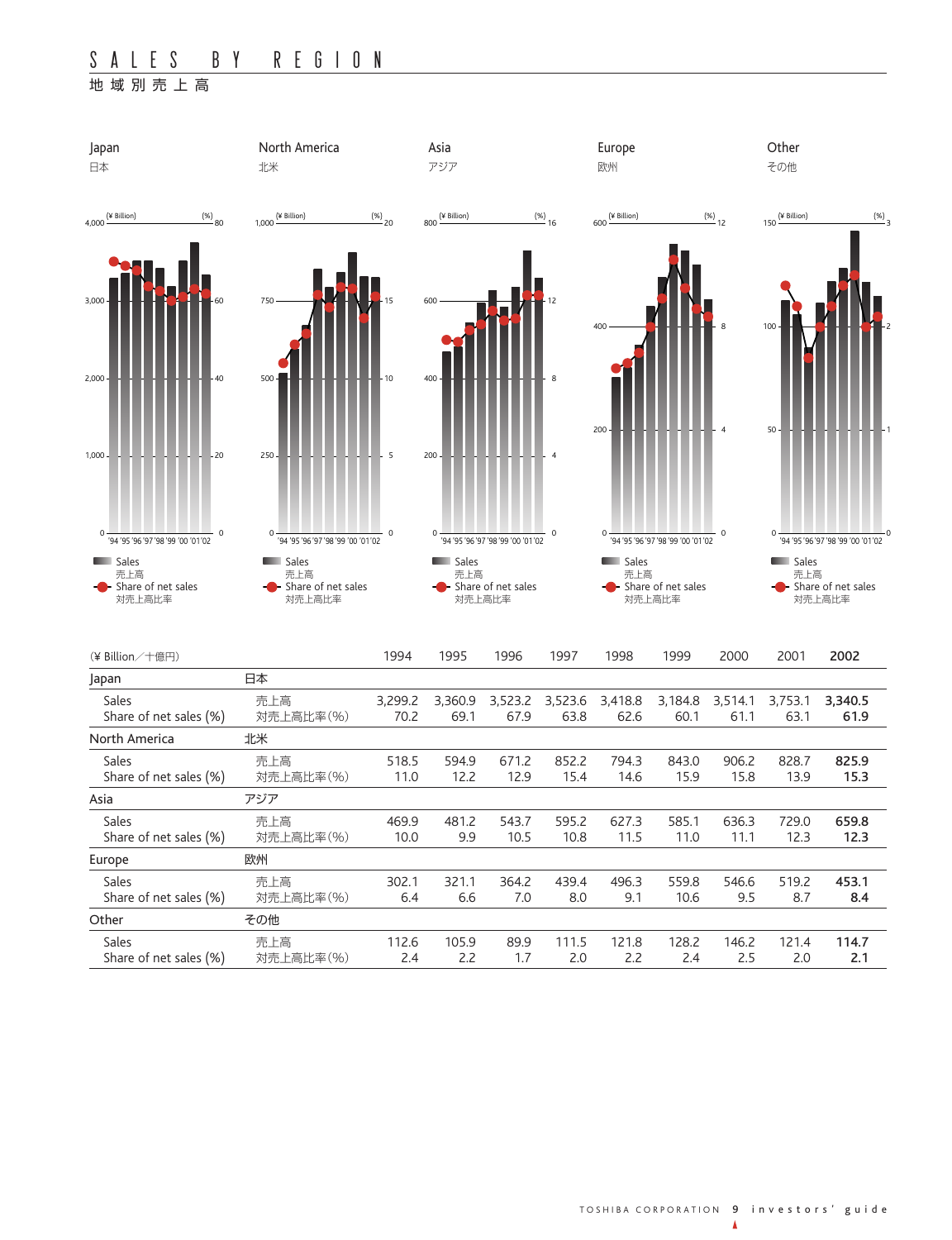## 主要財務指標



Note: Asset Turnover=Net Sales/Average Total Assets

注記:総資産回転率=売上高/平均総資産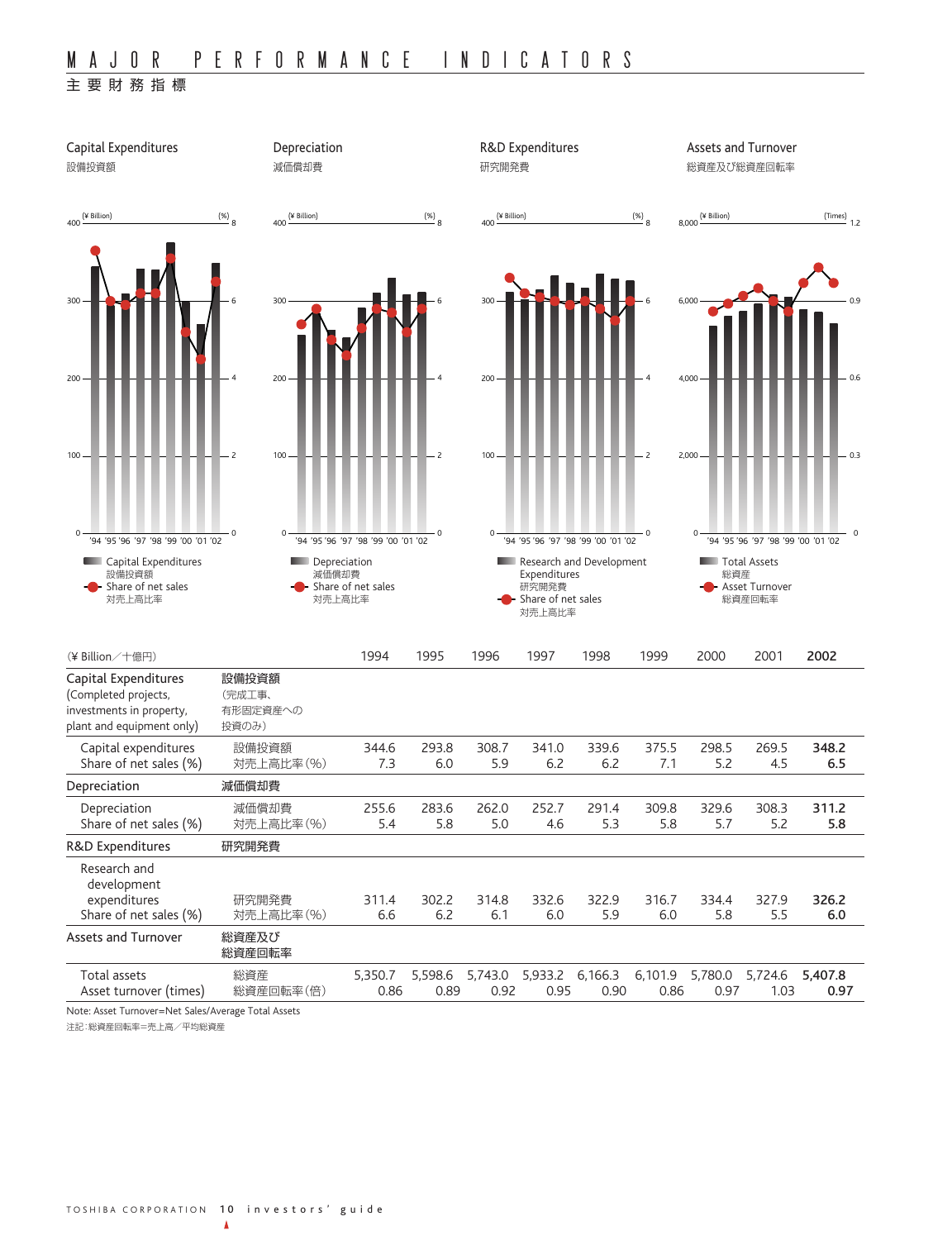

Notes: 1. Short-Term Debt=Short-Term Borrowings + Current Portion of Long-Term Debt

2. Interest Coverage=(Operating Income + Interest Received + Dividends Received)/Interest Expense

3. Return on Assets=Net Income/Average Total Assets

4. Return on Sales=Net Income/Net Sales

5. Return on Equity=Net Income/Average Total Shareholders' Equity

注記:1. 短期負債=短期借入金+1年以内に期限の到来する長期負債<br>- ^ インタレスト・カバレッジ=(営業利益+受取利息+受取配当金)/支払利息<br>- 3. 総資産当期純利益率=当期純利益/平均総資産

4. 売上高当期純利益率=当期純利益/売上高 5. 株主資本当期純利益率=当期純利益/平均株主資本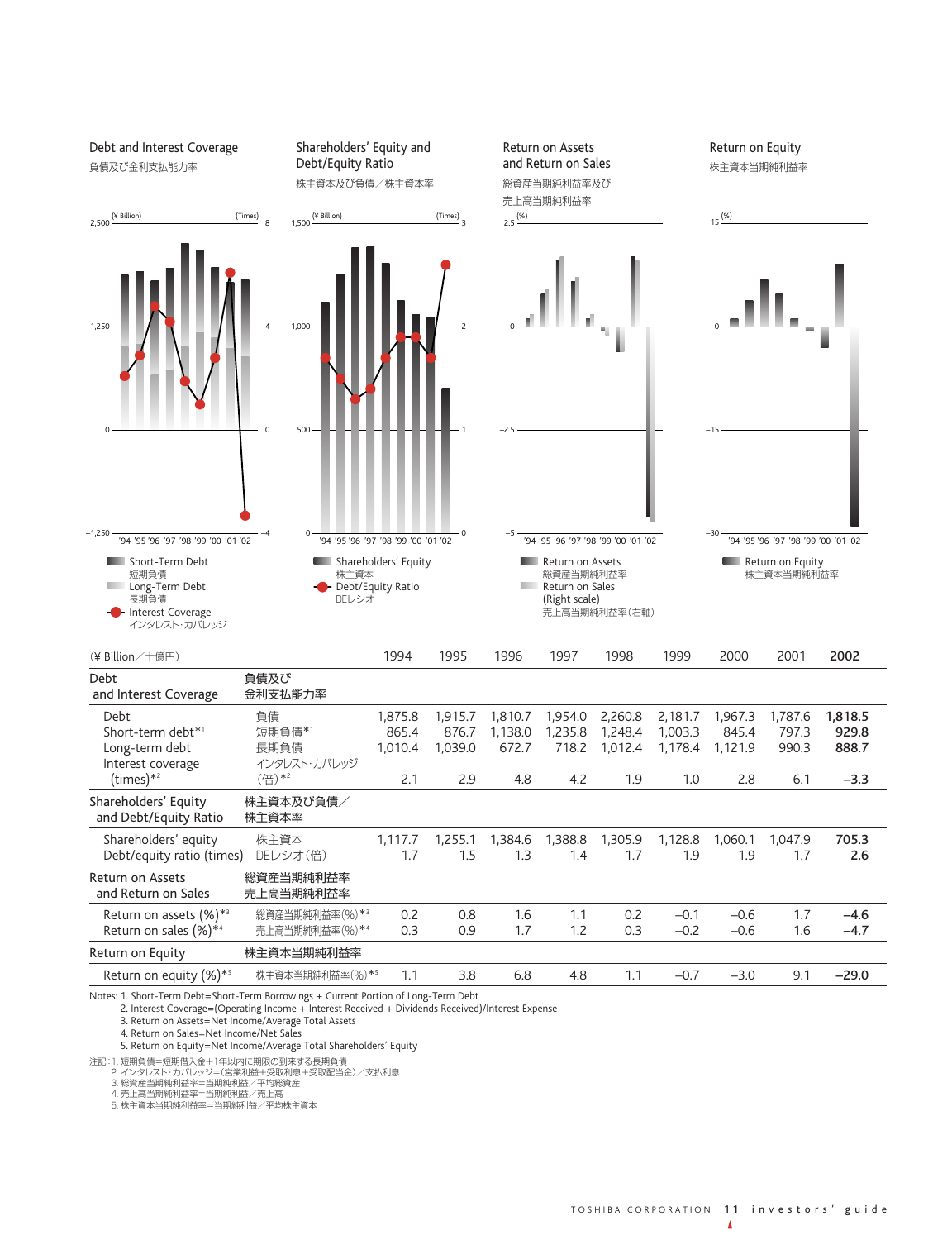# CONSOLIDATED BALANCE SHEETS

# 連結貸借対照表

Toshiba Corporation and its Subsidiaries インチング および子会社 As of March 31, 2000, 2001 and 2002 3月31日に終了した事業年度

|                                             |                  | Yen (Millions)/百万円 |              |              |
|---------------------------------------------|------------------|--------------------|--------------|--------------|
|                                             |                  | 2000               | 2001         | 2002         |
| <b>ASSETS</b>                               | 資産の部             |                    |              |              |
| <b>Current Assets:</b>                      | 流動資産:            |                    |              |              |
| Cash and cash equivalents                   | 現金及び現金同等物        | 465,237<br>¥       | 487,595<br>¥ | 370,432<br>¥ |
| Notes and accounts receivable, trade        | 受取手形及び売掛金        |                    |              |              |
| <b>Notes</b>                                | 受取手形             | 207,939            | 205,844      | 136,890      |
| Accounts                                    | 売掛金              | 988,044            | 1,018,246    | 976,037      |
| Allowance for doubtful notes                |                  |                    |              |              |
| and accounts                                | 貸倒引当金            | (27, 551)          | (27, 410)    | (26, 780)    |
| Finance receivables, net                    | 金融債権、純額          | 245,097            | 222,976      | 190,912      |
| Inventories                                 | 棚卸資産             | 837,188            | 819,633      | 693,350      |
| Prepaid expenses and other current assets   | 前払費用及びその他の流動資産   | 347,252            | 363,207      | 333,686      |
| Total current assets                        | 流動資産合計           | 3,063,206          | 3,090,091    | 2,674,527    |
| Long-Term Receivables and Investments:      | 長期債権及び投資:        |                    |              |              |
| Long-term receivables                       | 長期受取債権           | 19,613             | 18,957       | 14,523       |
| Long-term finance receivables, net          | 長期金融債権、純額        | 334,853            | 341,492      | 313,058      |
| Investments in and advances to              |                  |                    |              |              |
| affiliated companies                        | 関連会社に対する投資並びに貸付金 | 146,296            | 132,485      | 132,974      |
| Marketable securities and other investments | 投資有価証券及びその他の投資   | 360,279            | 252,303      | 230,300      |
|                                             |                  | 861,041            | 745,237      | 690,855      |
| Property, Plant and Equipment:              | 有形固定資産:          |                    |              |              |
| Land                                        | 土地               | 169,621            | 175,873      | 175,682      |
| <b>Buildings</b>                            | 建物及び構築物          | 1,070,924          | 1,157,875    | 1,168,861    |
| Machinery and equipment                     | 機械装置及びその他の有形固定資産 | 3,014,433          | 3,046,897    | 2,712,073    |
| Construction in progress                    | 建設仮勘定            | 54,988             | 66,539       | 92,594       |
|                                             |                  | 4,309,966          | 4,447,184    | 4,149,210    |
| Less-Accumulated depreciation               | 控除一減価償却累計額       | (2,850,221)        | (3,007,428)  | (2,794,888)  |
|                                             |                  | 1,459,745          | 1,439,756    | 1,354,322    |
| Other Assets:                               | その他の資産:          |                    |              |              |
| Deferred tax assets                         | 長期繰延税金資産         | 143,242            | 233,391      | 487,524      |
| Other                                       | その他              | 252,772            | 216,089      | 200,554      |
|                                             |                  | 396,014            | 449,480      | 688,078      |
|                                             |                  | ¥ 5,780,006        | ¥ 5,724,564  | ¥ 5,407,782  |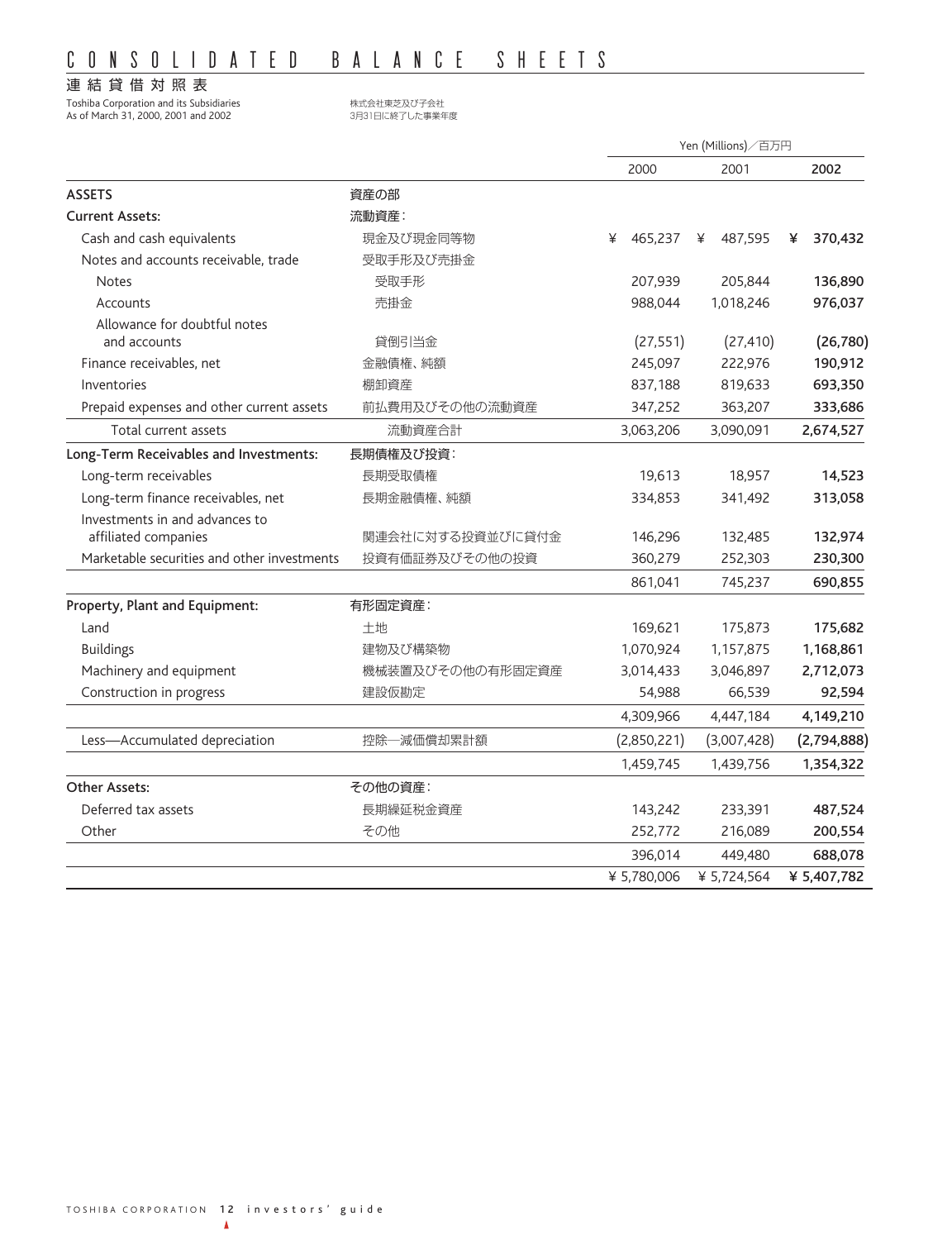|                                                          |                  | Yen (Millions)/百万円 |                    |             |
|----------------------------------------------------------|------------------|--------------------|--------------------|-------------|
|                                                          |                  | 2000               | 2001               | 2002        |
| LIABILITIES AND SHAREHOLDERS' EQUITY                     | 負債及び資本の部         |                    |                    |             |
| <b>Current Liabilities:</b>                              | 流動負債:            |                    |                    |             |
| Short-term borrowings                                    | 短期借入金            | 587,252<br>¥       | ¥ 526,865          | ¥ 658,854   |
| Current portion of long-term debt                        | 一年以内に期限の到来する社債   |                    |                    |             |
|                                                          | 及び長期借入金          | 258,177            | 270,466            | 270,924     |
| Notes payable, trade                                     | 支払手形             | 173,417            | 182,377            | 140,879     |
| Accounts payable, trade                                  | 買掛金              | 842,211            | 897,245            | 837,141     |
| Accounts payable, other and<br>accrued expenses          | 未払金及び未払費用        | 342,105            | 336,153            | 340,232     |
| Accrued income and other taxes                           | 未払法人税等及びその他の未払税金 | 44,972             | 55,239             | 36,768      |
| Advance payments received                                | 前受金              | 297,974            | 283,074            | 273,107     |
| Other current liabilities                                | その他の流動負債         | 302,526            | 329,431            | 314,588     |
| Total current liabilities                                | 流動負債合計           | 2,848,634          | 2,880,850          | 2,872,493   |
| Long-Term Liabilities:                                   | 固定負債:            |                    |                    |             |
| Long-term debt                                           | 社債及び長期借入金        | 1,121,920          | 990,305            | 888,755     |
| Accrued pension and severance costs                      | 未払退職及び年金費用       | 585,881            | 633,642            | 709,233     |
| Other liabilities                                        | その他の固定負債         | 38,739             | 33,231             | 42,324      |
|                                                          |                  | 1,746,540          | 1,657,178          | 1,640,312   |
| Minority Interest in Consolidated<br><b>Subsidiaries</b> | 少数株主持分           | 124,733            | 138,611            | 189,663     |
| Shareholders' Equity:                                    | 資本:              |                    |                    |             |
| Common stock, ¥50 par value                              | 資本金              | 274,919            | 274,921            | 274,926     |
| Additional paid-in capital                               | 資本準備金            | 285,729            | 285,732            | 285,736     |
| Retained earnings                                        | 連結剰余金            | 643,250            | 713,667            | 443,555     |
| Accumulated other comprehensive                          |                  |                    |                    |             |
| income (loss)                                            | その他の包括利益(損失)累計額  | (143, 799)         | (226, 395)         | (298, 792)  |
| Treasury stock                                           | 自己株式             |                    |                    | (111)       |
|                                                          |                  | 1,060,099          | 1,047,925          | 705,314     |
|                                                          |                  | ¥5,780,006         | ¥5,724,564         | ¥5,407,782  |
|                                                          |                  |                    | Yen (Millions)/百万円 |             |
|                                                          |                  | 2000               | 2001               | 2002        |
| Accumulated other comprehensive<br>income (loss):        | その他の包括利益(損失)累計額: |                    |                    |             |
| Unrealized gains on securities                           | 未実現有価証券評価益       | 70,687<br>¥        | ¥ 28,728           | 25,186<br>¥ |
| Foreign currency translation adjustment                  | 外貨換算調整額          | (105,990)          | (55, 938)          | (41, 951)   |
| Minimum pension liability adjustment                     | 最小年金負債調整額        | (108, 496)         | (199, 185)         | (279, 939)  |
| Unrealized losses on derivative instruments              | 未実現デリバティブ評価損     |                    |                    | (2,088)     |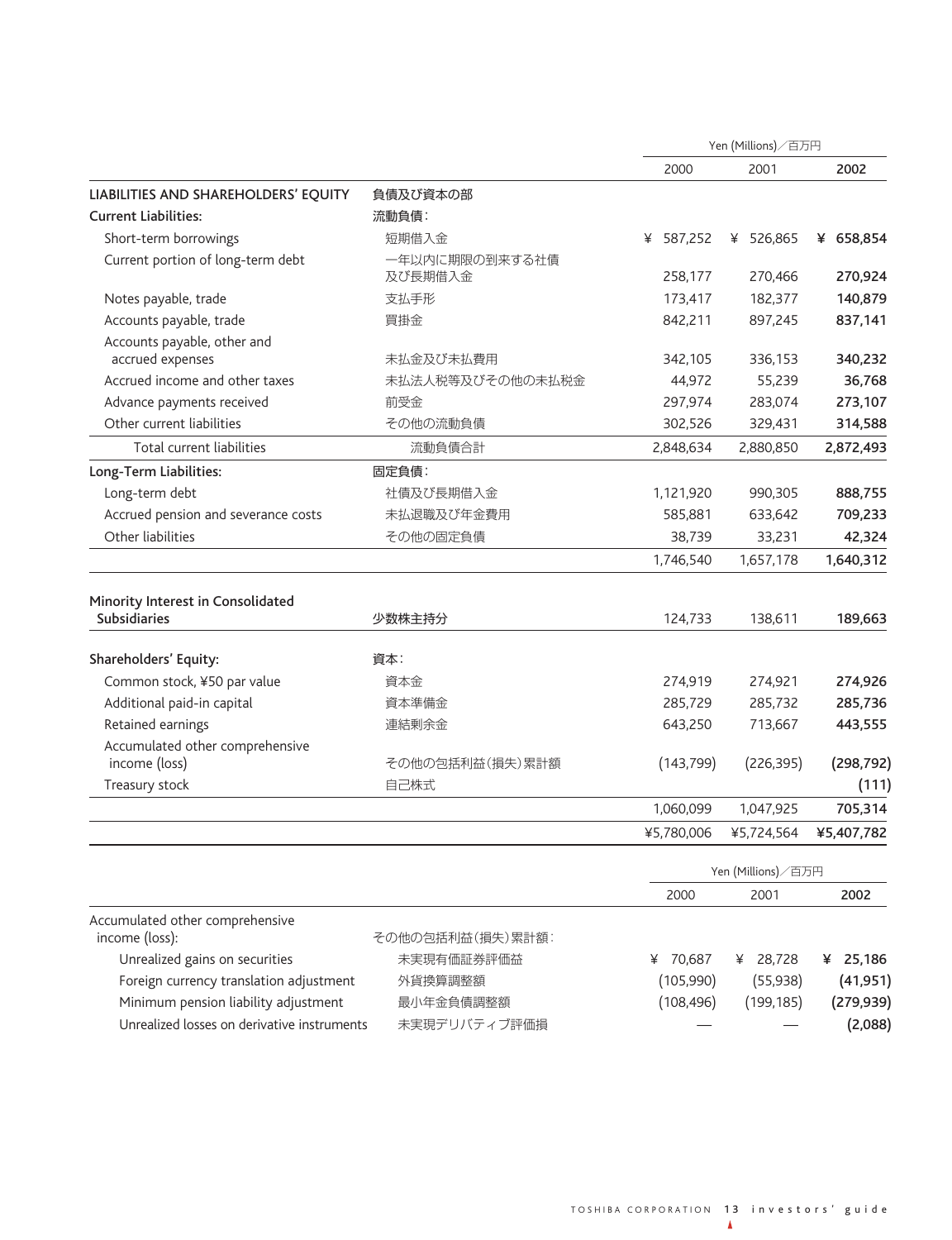# CONSOLIDATED STATEMENTS OF INCOME

# 連結損益計算書

Toshiba Corporation and its Subsidiaries #ポインサンサンサンサンサンのおよび子会社<br>Tor the years ended March 31, 2000, 2001 and 2002 \$8月31日に終了した事業年度 For the years ended March 31, 2000, 2001 and 2002

|                                                                           |                                  | Yen (Millions)/百万円 |             |                |
|---------------------------------------------------------------------------|----------------------------------|--------------------|-------------|----------------|
|                                                                           |                                  | 2000               | 2001        | 2002           |
| Sales and Other Income:                                                   | 売上高及びその他の収益:                     |                    |             |                |
| Net sales                                                                 | 売上高                              | ¥5,749,372         | ¥5,951,357  | ¥5,394,033     |
| Interest and dividends received                                           | 受取利息及び配当金                        | 21,793             | 18,230      | 14,704         |
| Other income                                                              | その他の収益                           | 85,200             | 110,601     | 59,100         |
|                                                                           |                                  | 5,856,365          | 6,080,188   | 5,467,837      |
| <b>Costs and Expenses:</b>                                                | 売上原価及び費用:                        |                    |             |                |
| Cost of sales                                                             | 売上原価                             | 4,254,444          | 4,323,525   | 4,070,130      |
| Selling, general and administrative                                       | 販売費及び一般管理費                       | 1,393,959          | 1,395,699   | 1,437,478      |
| Restructuring charge                                                      | 事業構造改善費用                         |                    |             | 208,954        |
| FDC litigation settlement                                                 | FDC訴訟和解費用                        | 106,385            |             |                |
| Interest                                                                  | 支払利息                             | 43,256             | 41,102      | 29,891         |
| Other                                                                     | その他の費用                           | 103,165            | 131,763     | 98,071         |
|                                                                           |                                  | 5,901,209          | 5,892,089   | 5,844,524      |
| (Loss) Income Before Income Taxes                                         |                                  |                    |             |                |
| and Minority Interest                                                     | 税金等調整前当期純(損失)利益                  | (44, 844)          | 188,099     | (376, 687)     |
| <b>Income Taxes:</b>                                                      | 法人税等:                            |                    |             |                |
| Current                                                                   | 当年度分                             | 52,397             | 53,223      | 36,185         |
| Deferred                                                                  | 繰延税金                             | (56, 927)          | 42,922      | (150, 100)     |
| (Loss) Income Before Minority Interest                                    | 少数株主持分控除前及び<br>持分法損益調整前当期純(損失)利益 | (40, 314)          | 91,954      | (262, 772)     |
| Minority Interest in (Loss) Income of<br><b>Consolidated Subsidiaries</b> | 少数株主損益(控除)                       | (1,728)            | 5,140       | (6, 315)       |
| <b>Equity in Income of Affiliated Companies</b>                           | 持分法による投資損益                       | 5,683              | 9,354       | 2,440          |
| Net (Loss) Income                                                         | 当期純(損失)利益                        | (32,903)<br>¥      | ¥<br>96.168 | ¥ $(254, 017)$ |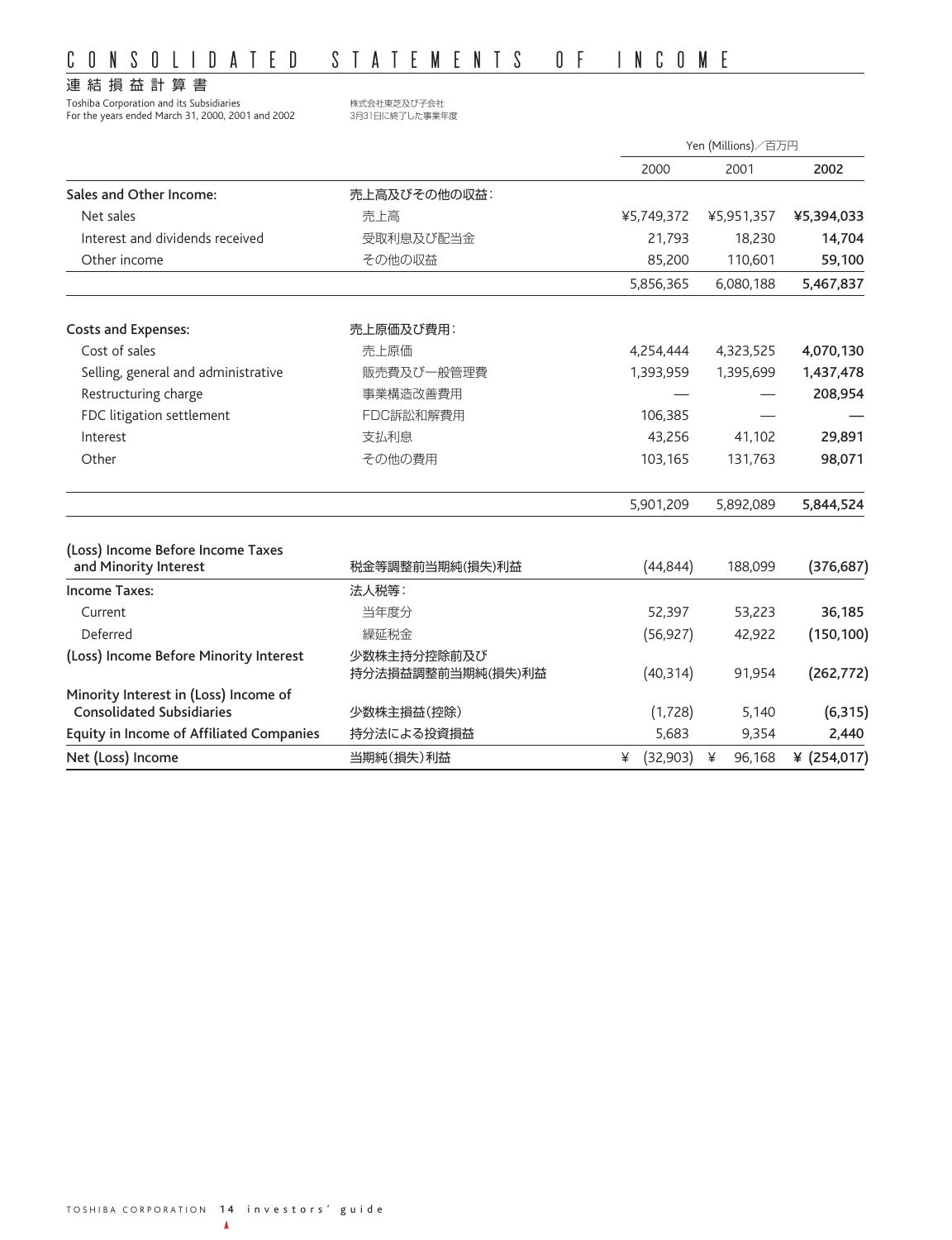# CONSOLIDATED STATEMENTS OF CASH FLOWS

連 結 キ ャッ シ ュ・フ ロ ー 計 算 書

Toshiba Corporation and its Subsidiaries<br>For the years ended March 31, 2000, 2001 and 2002<br>3月31日に終了した事業年度

For the years ended March 31, 2000, 2001 and 2002

|                                                                                                  |                                  |                            | Yen (Millions)/百万円 |            |
|--------------------------------------------------------------------------------------------------|----------------------------------|----------------------------|--------------------|------------|
|                                                                                                  |                                  | 2000                       | 2001               | 2002       |
| Cash Flows from Operating Activities:                                                            | 営業活動によるキャッシュ・フロー:                |                            |                    |            |
| Net (loss) income                                                                                | 当期純(損失)利益                        | $\angle$ (32,903) $\angle$ | 96,168             | ¥(254,017) |
| Adjustments to reconcile net (loss) income to<br>net cash provided by operating activities-      | 営業活動により増加した<br>キャッシュ(純額)への調整     |                            |                    |            |
| Depreciation and amortization                                                                    | 有形固定資産の減価償却費及び<br>無形固定資産の償却費     | 348,761                    | 339,816            | 326,239    |
| (Reversal of) accrual for pension and severance costs,<br>less payments                          | 未払退職及び年金費用(戻入)繰入額<br>(退職金支払額差引後) | 9,013                      | (10,667)           | (45, 621)  |
| Deferred income taxes                                                                            | 繰延税金                             | (56, 927)                  | 42,922             | (150, 100) |
| Equity in income of affiliated companies                                                         | 持分法による投資損益                       | (5,683)                    | (9, 354)           | (2, 440)   |
| Loss from (gain on) sale and disposal of property<br>and securities, net                         | 有形固定資産及び投資有価証券等の<br>売廃却損益        | (27, 165)                  | (30, 758)          | 94,579     |
| Minority interest in (loss) income of<br>consolidated subsidiaries                               | 少数株主損益                           | (1, 728)                   | 5,140              | (6, 315)   |
| Decrease (increase) in notes and accounts<br>receivable, trade                                   | 受取債権の減少(増加)                      | (14, 852)                  | 34,857             | 118,775    |
| Decrease in finance receivables, net                                                             | 金融債権、純額の減少                       | 14,563                     | 22,255             | 32,056     |
| Decrease in inventories                                                                          | 棚卸資産の減少                          | 136,351                    | 51,755             | 141,137    |
| Decrease (increase) in other current assets                                                      | その他の流動資産の減少(増加)                  | (16, 678)                  | (70, 750)          | 4,354      |
| Decrease in long-term receivables                                                                | 長期受取債権の減少                        | 23,327                     | 695                | 4,366      |
| Decrease (increase) in long-term finance receivables, net                                        | 長期金融債権、純額の減少(増加)                 | 284                        | (6,639)            | 28,434     |
| (Decrease) increase in notes and accounts payable, trade                                         | 支払債務の(減少)増加                      | 44,407                     | 13,804             | (108,060)  |
| (Decrease) increase in accrued income and other taxes                                            | 未払法人税等及びその他の<br>未払税金の(減少)増加      | (17, 831)                  | 8,672              | (19,038)   |
| Decrease in advance payments received                                                            | 前受金の減少                           | (7, 169)                   | (17, 415)          | (16, 964)  |
| Increase (decrease) in accounts payable and other liabilities 未払金等の増加(減少)                        |                                  | 40,176                     | (16,860)           | 1,780      |
| Net cash provided by operating activities                                                        | 営業活動により増加したキャッシュ(純額)             | 435,946                    | 453,641            | 149,165    |
|                                                                                                  |                                  |                            |                    |            |
| Cash Flows from Investing Activities:                                                            | 投資活動によるキャッシュ・フロー:                |                            |                    |            |
| Proceeds from sale of property                                                                   | 有形固定資産の売却収入                      | 2,368                      | 12,565             | 65,604     |
| Proceeds from sale of securities                                                                 | 投資有価証券等の売却収入                     | 101,041                    | 23,774             | 29,714     |
| Acquisition of property and equipment                                                            | 有形固定資産の購入                        | (298, 512)                 | (257, 448)         | (364, 671) |
| Purchase of securities                                                                           | 投資有価証券等の購入                       | (31, 172)                  | (13, 126)          | (39, 489)  |
| Decrease in investments in affiliated companies<br>(Increase) decrease in other assets and other | 関連会社に対する投資等の減少                   | 13,985                     | 19,272             | 4,956      |
|                                                                                                  | その他の資産等の(増加)減少                   | (80, 864)                  | 38,216             | (21, 693)  |
| Net cash used in investing activities                                                            | 投資活動により減少したキャッシュ(純額)             | (293, 154)                 | (176, 747)         | (325, 579) |
| Cash Flows from Financing Activities:                                                            | 財務活動によるキャッシュ・フロー:                |                            |                    |            |
| Proceeds from long-term debt                                                                     | 長期借入金の借入                         | 302,376                    | 233,929            | 322,941    |
| Repayment of long-term debt                                                                      | 長期借入金の返済                         | (289, 712)                 | (398, 669)         | (420, 726) |
| Increase (decrease) in short-term borrowings                                                     | 短期借入金の増加(減少)                     | (161, 882)                 | (95,310)           | 114,913    |
| Dividends paid                                                                                   | 配当金の支払                           | (9, 458)                   | (25, 598)          | (16, 045)  |
| Proceeds from stock offering by subsidiaries                                                     | 子会社の株式発行による収入                    |                            |                    | 52,412     |
| Net cash provided by (used in) financing activities                                              | 財務活動により増加(減少)した<br>キャッシュ(純額)     | (158, 676)                 | (285, 648)         | 53,495     |
| Effect of Exchange Rate Changes on Cash<br>and Cash Equivalents                                  | 為替変動のキャッシュに対する影響額                | (16,631)                   | 31,112             | 5,756      |
| Net (Decrease) Increase in Cash and Cash Equivalents                                             | 現金及び現金同等物(キャッシュ)<br>純(減少)増加額     | (32, 515)                  | 22,358             | (117,163)  |
| Cash and Cash Equivalents at Beginning of Year                                                   | 現金及び現金同等物(キャッシュ)期首残高             | 497,752                    | 465,237            | 487,595    |
| Cash and Cash Equivalents at End of Year                                                         | 現金及び現金同等物(キャッシュ)期末残高             | ¥465,237                   | ¥ 487,595          | ¥370,432   |
| Supplemental Disclosure of Cash Flow Information:                                                | 補足情報                             |                            |                    |            |
| Cash paid during the year for-                                                                   | 年間支払額                            |                            |                    |            |
| Interest                                                                                         | 利息                               | 63,324                     | 52,789             | 39,347     |
| Income taxes                                                                                     | 法人税等                             | 44,476                     | 61,161             | 55,340     |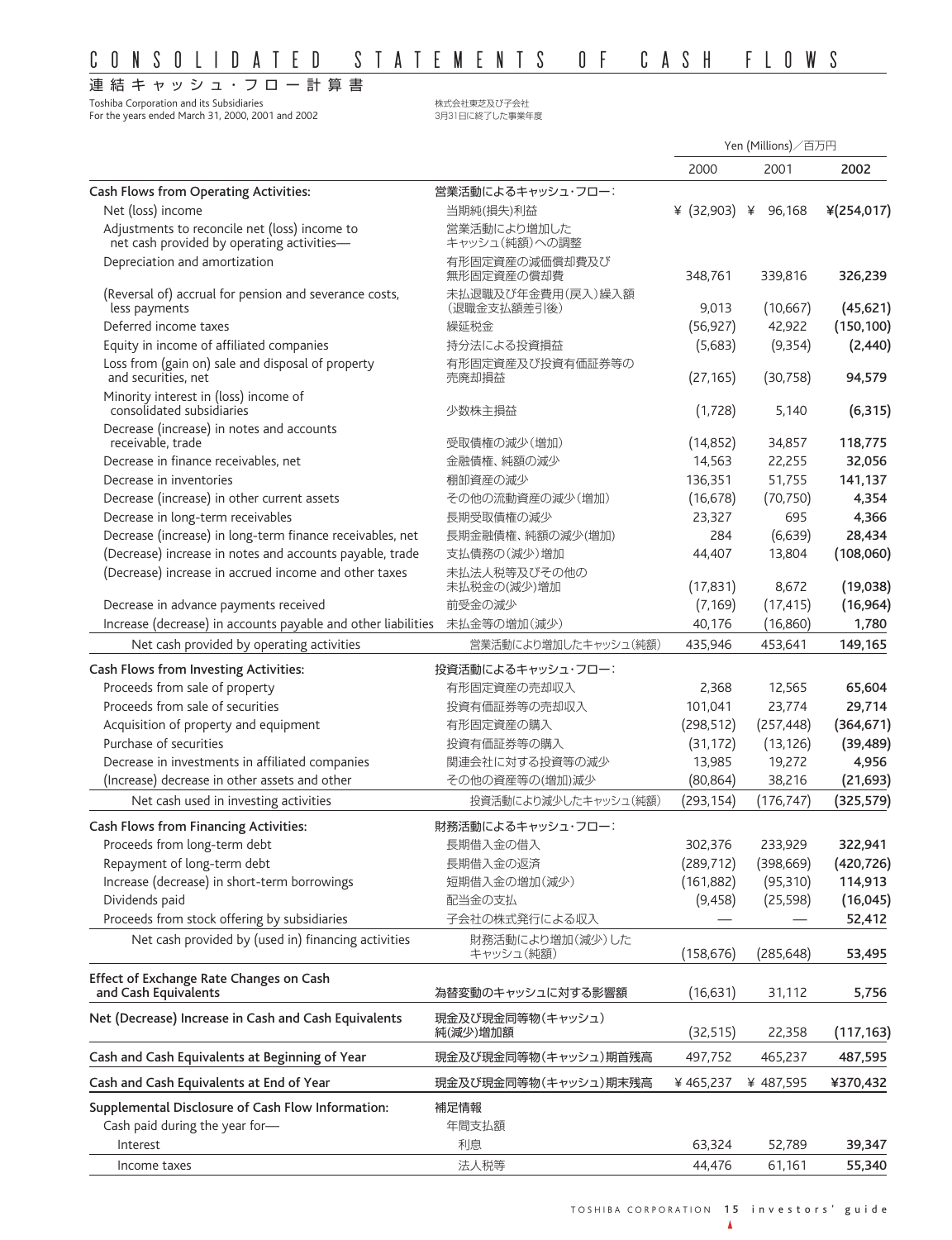主要製品

#### Information & Communication Systems •System consulting services

•Outsourcing and ASP services •Knowledge integration services •Computer systems for central government agencies •General administration information systems for local governments •Solution systems for financial institutions, insurance companies •Solution systems for the distribution and service industries •Newspaper editing and layout systems •Studio systems and transmitter systems for broadcasting stations •Media solution business development •Content business development •Optical submarine systems •Public administration radio communications system •Business communications systems •Automatic letter processing systems •Integrated railway stations service systems •Expressway toll collections systems •Intelligent transport systems •Copiers •POS terminal

Social Infrastructure Systems

•Control system for water purification plants and sewage treatment plants •Road and airport systems •Building automation systems •Power supply systems •Substation systems •Uninterruptible power systems •Industrial computers

#### 情報・通信システム

・システムコンサルティングサービス ・アウトソーシング・ASPサービス ・ナレッジインテグレーションサービス ・中央官庁コンピューターシステム ・自治体総合行政情報システム ・金融機関向け保険業向けソリューション システム ・流通サービス業向けソリューションシステム ・新聞製作トータルシステム ・放送局向け送出・送信システム ・メディアソリューションビジネス ・コンテンツ事業開発 ・光海底ケーブルシステム ・防災情報通信システム ・ビジネスホンシステム ・郵便自動処理システム ・駅務総合システム ・高速道路料金収受システム ・高速道路交通システム ・複写機 ・POSシステム

#### 社会システム

・上下水道システム ・道路・空港システム ・ビルオートメーションシステム ・電源システム ・受変電システム ・無停電電源システム ・産業用コンピューター

•Devices for control, instrumentation and measurement systems •Watt-hour meter and gas meter equipment •Motor application systems/industrial power distribution systems • New energy systems • Power supply systems for rolling stock •Rolling stock electrical systems •Railway station service systems •Radar system •Air traffic control and navigation aid system •Aerospace equipment •X-ray computed tomography systems •Magnetic Resonance Imaging (MRI) systems •Elevators and escalators

#### Power Systems

•Nuclear turbines and generators •Boiling water reactor (BWR) power plants •Hydro electric power generating devices •Thermal power generating devices •Geothermal power generating devices •Transformers •Instrumentation and control systems •Gas insulated switchgears

#### Digital Media

•PCs •Servers •Work stations •Routers •Hard disk drives •CD-RW/DVD-ROM drives

・計測・制御システム機器 ・電力量計・ガス/水道機器 ・電動力応用・受配電システム ・新エネルギーシステム ・鉄道向け電力システム ・車両電気システム ・役務システム ・レーダーシステム ・航空保安・官制システム ・航空機搭載機器 ・コンピューター断層診断システム 磁気共鳴イメージング装置 ・エレベーター・エスカレーター

#### 重電システム

・原子力タービン・発電機 ・沸騰水形(BWR)原子力発電設備 ・水力発電機器 ・火力発電機器 ・地熱発電機器 ・変圧器 ・計算機制御装置 ・ガス絶縁開閉装置

#### デジタルメディア

・パソコン ・サーバ ・ワークステーション ・ルータ ・ハードディスクドライブ ・CD-RW/DVD-ROMドライブ •DVD-ROM drives •DVD-RAM drives •CD-ROM drives •Memory cards •IC cards •Color TVs •Digital Hi-Vision TVs •Projection TVs •Satellite broadcasting receivers and decoders •DVD video players •DVD video recorders •VCRs •LCD data projectors •Digital still cameras •Mobile audio players •Cellular phones •PHS (personal communications systems) •PDA (personal digital assistant) •Wireless systems •e-mail terminal

#### Home Appliances

•Room air conditioners •Air-conditioning systems •Washing machines •Clothes dryers •Vacuum cleaners •Refrigerators •Microwave ovens •Juicers •Toasters •Rice cookers •Incandescent lights •Fluorescent lights

・DVD-ROMドライブ ・DVD-RAMドライブ ・CD-ROMドライブ ・メモリカード ・ICカード ・カラーテレビ ・デジタルハイビジョンテレビ ・プロジェクションテレビ ・衛星放送受信機、デコーダ ・DVDビデオプレーヤ ・DVDビデオレコーダ ・ビデオテープレコーダ -<br>·液晶データプロジェクタ ・デジタルスチルカメラ ・モバイルオーディオプレーヤ ・携帯電話 ・PHS ・PDA ・業務用無線 ・メール端末 家庭電器 ・ルームエアコン ・エアコンシステム ・洗濯機 ・衣類乾燥機 ・クリーナー ・冷蔵庫

# ・電子レンジ ・ジューサー ・トースター ・保温釜 ・白熱灯

・蛍光灯

Electronic Devices & Components •Color picture tubes •Display tubes •Magnetron tubes •X-ray tubes •TFT modules •P-Si TFT modules •Rechargeable lithium-ion batteries •Thermal print heads •Tungsten and molybdenum •Amorphous magnetic parts •Rare earth magnets •Magnetic regenerator materials •Fine ceramics •General-purpose CMOS Logic series •Small signal devices •Power devices •Opto semiconductor devices •High power devices •Audio and visual system LSIs •System LSIs for digital consumer •System LSIs for PC/PC peripherals •System LSIs for cellular phones •Telecommunication system LSIs •Network communication system LSIs •System LSIs for automobiles •Microcomputers and microcomputer peripheral control system LSIs •Bipolar ICs •DRAMs •SRAMs •Flash memories

#### **Others**

•Real estate •Financial services •Distribution services

#### 電子デバイス

・カラーTV用ブラウン管 - ・・・・・・・・・・・・・ - - - - - - - - -<br>・ディスプレイ用ブラウン管 ・マグネトロン ・X線管 ・アモルファスシリコンTFTディスプレイ ・ポリシリコンTFTディスプレイ ・リチウムイオン二次電池 ・サーマルプリントヘッド ・タングステン・モリブデン ・アモルファス磁性部品 ・希土類磁石 ・蓄冷材 ・ファインセラミックス ・<br>汎用CMOSロジック ・小信号デバイス ・パワーデバイス ・光デバイス ・ハイパワーデバイス ・<br>・AV向けシステムLSI ・デジタル家電向けシステムLSI ・PC/PC周辺向けシステムLSI ・携帯電話向けシステムLSI ・通信向けシステムLSI ・ネットワーク向けシステムLSI ・車載向けシステムLSI ・マイクロコンピュータ及び周辺LSI ・バイポーラIC ・DRAM ・SRAM ・Flashメモリ

#### その他

・不動産 ・金融サービス ・物流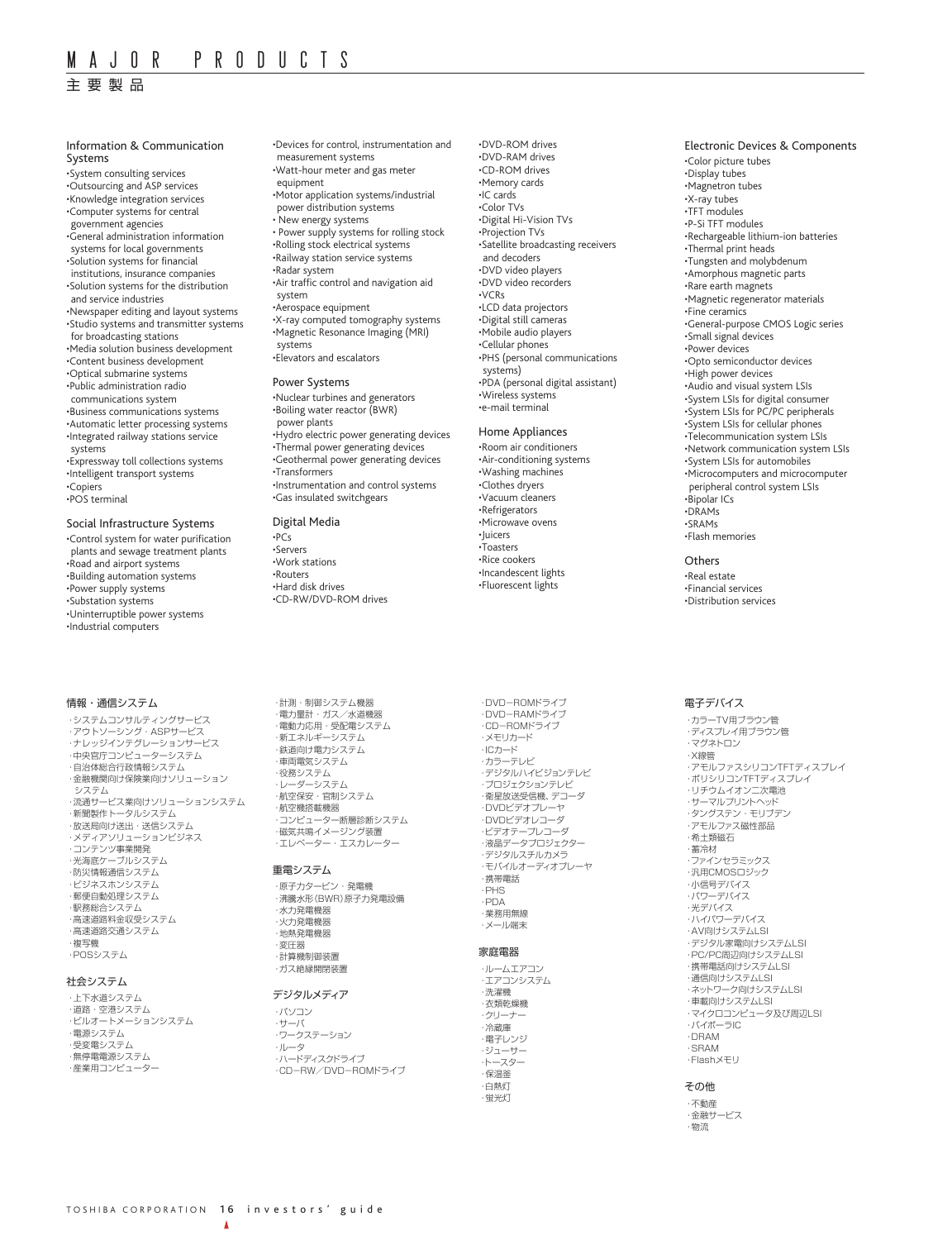# 連結子会社一覧

DOMESTIC SUBSIDIARIES A&T BATTERY CORPORATION DEVICE LINK, INC. FRESHEYE CORPORATION FUKUOKA TOSHIBA ELECTRONICS **CORPORATION** HARISON TOSHIBA LIGHTING CO., LTD. IWATE TOSHIBA ELECTRONICS CO., LTD. JOINT FUEL CO., LTD. KAGA TOSHIBA ELECTRONICS **CORPORATION** KAWASAKI ESTATE MANAGEMENT CO., LTD. KITASHIBA ELECTRIC CO., LTD. SHIBAURA MECHATRONICS CORPORATION TERM CORPORATION TFPD CORPORATION TOSHIBA AIR CONDITIONING CO., LTD. TOSHIBA BATTERY CO., LTD. TOSHIBA BUILDING & LEASE CO., LTD. TOSHIBA CAPITAL CORPORATION TOSHIBA CARRIER AIR CONDITIONING SYSTEMS CORPORATION TOSHIBA CARRIER CORPORATION TOSHIBA CHEMICAL CORPORATION TOSHIBA CREDIT CORPORATION TOSHIBA DEVICE CORPORATION TOSHIBA DIGITAL FRONTIERS INC. TOSHIBA ELECTRIC APPLIANCES CO., LTD. TOSHIBA ELEVATOR AND BUILDING SYSTEMS CORPORATION TOSHIBA ELEVATOR PRODUCTS CORPORATION TOSHIBA ENGINEERING CORPORATION TOSHIBA FINANCE CORPORATION TOSHIBA GE AUTOMATION SYSTEMS **CORPORATION** TOSHIBA GE TURBINE COMPONENTS  $CO$ , LTD. TOSHIBA HOKUTO ELECTRONICS **CORPORATION** 

#### 国 内

(株)エイ・ティーバッテリー (株)デバイスリンク (株)フレッシュアイ 福岡東芝エレクトロニクス(株) ハリソン東芝ライティング(株) 岩手東芝エレクトロニクス(株) ジョイントフュエル(株) 加賀東芝エレクトロニクス(株) 川崎エステート管理(株) 北芝電機(株) 芝浦メカトロニクス(株) (株)テルム ティー・エフ・ピー・ディー(株) 東芝空調(株) 東芝電池(株) 東芝不動産総合リース(株) 東芝キャピタル(株) <sub>-木</sub>之 - ・ こ - ,<br>東芝キヤリア空調システムズ(株) 東芝キヤリア(株) 東芝ケミカル(株) **東芝クレジット(株)** 東芝デバイス(株) 東芝デジタルフロンティア(株) 東芝機器(株) 東芝エレベ-タ(株) 東芝エレベータプロダクツ(株) 東芝エンジニアリング(株) 東芝総合ファイナンス(株) 東芝ジーイー・オートメーションシステムズ(株) 東芝ジーイータービンコンポーネンツ(株) 東芝ホクト電子(株) 東芝ホームテクノ(株) 東芝産業機器製造(株)

TOSHIBA HOME TECHNOLOGY **CORPORATION** TOSHIBA INDUSTRIAL PRODUCTS MANUFACTURING CORPORATION TOSHIBA INDUSTRIAL PRODUCTS SALES **CORPORATION** TOSHIBA INFORMATION EQUIPMENTS CO., LTD. TOSHIBA INFORMATION SYSTEMS (JAPAN) CORPORATION TOSHIBA INTERNATIONAL FUEL CELLS **CORPORATION** TOSHIBA IT-SOLUTIONS CORPORATION TOSHIBA LIFE-ELECTRONICS **CORPORATION** TOSHIBA LIGHTING & TECHNOLOGY CORPORATION TOSHIBA LOGISTICS CORPORATION TOSHIBA MEDICAL FINANCE CO., LTD. TOSHIBA MEDICAL SYSTEMS CO., LTD. TOSHIBA MICROELECTRONICS **CORPORATION** TOSHIBA MULTI MEDIA DEVICES CO., LTD. TOSHIBA PLANT KENSETSU CO., LTD. TOSHIBA TEC CORPORATION TOYO CARRIER ENGINEERING CO., LTD. YOKKAICHI TOSHIBA ELECTRONICS CORPORATION *Plus 157 other domestic subsidiaries*

OVERSEAS SUBSIDIARIES AFPD PTE., LTD. CHANGZHOU TOSHIBA TRANSFORMER CO., LTD. DALIAN TOSHIBA TELEVISION CO., LTD. DOMINION SEMICONDUCTOR, L.L.C. GE TOSHIBA AUTOMATION SYSTEMS, L.L.C. HANGZHI MACHINERY & ELECTRONICS CO., LTD. P.T. DISPLAY DEVICES INDONESIA

東芝産業機器システム(株) 東芝情報機器(株) 東芝情報システム(株) 東芝インターナショナルフュエルセルズ(株) ......<br>東芝アイティー・ソリューション(株) <sub>(木)</sub><br>東芝ライフエレクトロニクス(株) 東芝ライテック(株) 東芝物流(株) 東芝医用ファイナンス(株) 東芝メディカル(株) 東芝マイクロエレクトロニクス(株) 東芝メディア機器(株) 東芝プラント建設(株) 東芝テック(株) 東洋キヤリア工業(株) 四日市東芝エレクトロニクス(株) 他157社 海 外

アドバンスト・フラット・パネル・ ディスプレイ社 常州東芝変圧器社 大連東芝テレビジョン社 ドミニオン・セミコンダクタ社 ジーイー東芝オートメーションシステムズ 米国社 杭芝機電社 ディスプレイディバイス・インドネシア社 東芝家電製造インドネシア社 <sub>木之弥唱教屋(フィ・ファ・</sup><br>東芝ディスプレイディバイス・インドネシア社</sub> パシフィック・フュエル・セル・キャピタル社 P.T. TOSHIBA CONSUMER PRODUCTS INDONESIA P.T. TOSHIBA DISPLAY DEVICES INDONESIA PACIFIC FUEL CELL CAPITAL (U.S.A.), INC. SEMICONDUCTOR AMERICA, INC. SEMICONDUCTOR NORTH AMERICA, INC. SHANGHAI TOSHIBA ELEVATOR CO., LTD. SHENYANG TOSHIBA ELEVATOR CO., LTD. TEC AMERICA, INC. TGA HOLDINGS L.L.C TEC SINGAPORE ELECTRONICS PTE. LTD. TIM ELECTRONICS SDN. BHD. TOSHIBA (AUSTRALIA) PTY., LTD. TOSHIBA (CHINA) CO., LTD. TOSHIBA AMERICA BUSINESS SOLUTIONS, INC. TOSHIBA AMERICA CAPITAL CORPORATION TOSHIBA AMERICA CONSUMER PRODUCTS, INC. TOSHIBA AMERICA ELECTRONIC COMPONENTS, INC. TOSHIBA AMERICA INFORMATION SYSTEMS, INC. TOSHIBA AMERICA MEDICAL SYSTEMS, INC. TOSHIBA AMERICA MRI, INC. TOSHIBA AMERICA VENTURE CAPITAL, INC. TOSHIBA AMERICA, INC. TOSHIBA ASIA PACIFIC PTE., LTD. TOSHIBA CAPITAL (ASIA) LTD. TOSHIBA CHEMICAL SINGAPORE PTE., LTD. TOSHIBA COMPRESSOR (TAIWAN) CORPORATION TOSHIBA COMPUTER SYSTEMS (SHANGHAI) CO., LTD. TOSHIBA CONSUMER PRODUCTS (THAILAND) CO., LTD. TOSHIBA COPYING MACHINE (SHENZHEN) CO., LTD.

セミコンダクタ・アメリカ社 セミコンダクター・ノースアメリカ社

ティージーエー・ホールディングス社

東芝アメリカビジネスソリューション社 東芝アメリカキャピタル社 東芝アメリカ家電社 東芝アメリカ電子部品社 東芝アメリカ情報システム社 東芝アメリカメディカルシステム社

東芝アメリカベンチャーキャピタル社

東芝ディスプレイディバイス・タイ社 東芝ディスプレイディバイス米国社 東芝・ド・ブラジル社

上海東芝エレベータ社 瀋陽東芝エレベータ社 テックアメリカ社 テックシンガポール社

ティムマレーシア社 東芝オーストラリア社 東芝中国社

<sub>東芝アメリカMRI社</sub>

……<br>東芝アメリカ社 東芝アジア・パシフィック社 東芝キャピタル・アジア社 東芝ケミカルシンガポール社 東芝コンプレッサ台湾社 東芝コンピュータシステム上海社 東芝家電製造タイ社 東芝複写機深セン社 東芝大連社

TOSHIBA INFORMATION SYSTEMS (UK) LTD. TOSHIBA INTERNATIONAL CORPORATION TOSHIBA INTERNATIONAL FINANCE (NETHERLANDS) B.V. TOSHIBA INTERNATIONAL FINANCE (UK) PLC. TOSHIBA MEDICAL SYSTEMS ASIA PTE., LTD. TOSHIBA MEDICAL SYSTEMS EUROPE B.V. TOSHIBA SATELLITE BROADBAND, INC. TOSHIBA SEMICONDUCTOR (THAILAND) CO., LTD. TOSHIBA SEMICONDUCTOR GmbH TOSHIBA SINGAPORE PTE., LTD. TOSHIBA SYSTEMES (FRANCE) S.A. TOSHIBA TEC EUROPE IMAGING SYSTEMS S.A. TOSHIBA TEC FRANCE IMAGING SYSTEMS S.A. TOSHIBA TEC GERMANY IMAGING SYSTEMS G.M.B.H TOSHIBA TEC U.K. IMAGING SYSTEMS LTD. TOSHIBA VENTURE CAPITAL, INC. TOSHIBA VIDEO PRODUCTS PTE., LTD. WUXI HUAZHI SEMICONDUCTOR CO., LTD. WUXI TOCHEMI ELECTRO CHEMICAL CO., LTD. *Plus 60 other overseas subsidiaries* (As of March 31, 2002) 東芝エレクトロニクス・ヨーロッパ社 東芝エレクトロニクス・マレーシア社 東芝システム欧州社 東芝情報機器フィリピン社 東芝情報システム英国社 東芝インターナショナル米国社

TOSHIBA DALIAN CO., LTD. TOSHIBA DISPLAY DEVICES (THAILAND)

TOSHIBA DISPLAY DEVICES INC. TOSHIBA DO BRASIL, S.A.

TOSHIBA ELECTRONICS EUROPE GmbH TOSHIBA ELECTRONICS MALAYSIA

CO., LTD.

SDN. BHD. TOSHIBA EUROPE GmbH TOSHIBA INFORMATION EQUIPMENT(PHILIPPINES), INC.

……<br>東芝インターナショナルファイナンス・ ...<br>オランダ社 東芝インターナショナルファイナンス英国社 東芝メディカルシステムズ・アジア社 東芝メディカルシステムズ・ヨーロッパ社 <sub>(木)フラ</sub>・パックロバーコーロー<br>東芝サテライト・ブロードバンド社 東芝セミコンダクタ・タイ社 東芝セミコンダクタ・ドイツ社 東芝シンガポール社 東芝システム・フランス社 東芝テックヨーロッパ画像情報システム社 東芝テックフランス画像情報システム社 東芝テックドイツ画像情報システム社 東芝テック英国画像情報システム社 東芝ベンチャーキャピタル社 東芝ビデオプロダクツ社 華芝セミコンダクタ社 無錫東化電子化工有限公司 他60社

(2002年3月31日現在)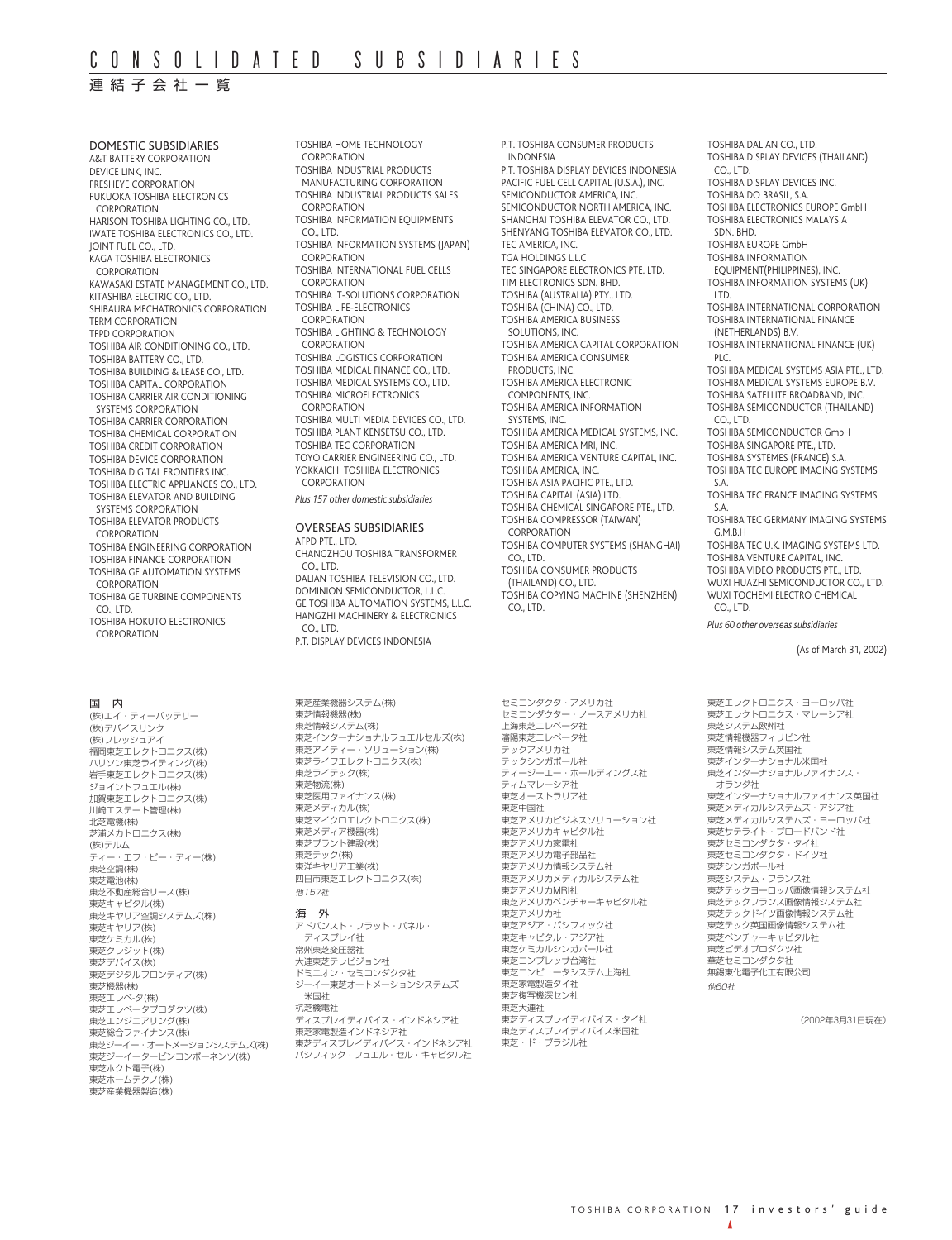# 株式情報

Common Stock Price Range



|                |             |            |    | Consolidated | 1994  | 1995 | 1996 | 1997 | 1998  | 1999 | 2000 | 200 <sup>.</sup> | 2002 |
|----------------|-------------|------------|----|--------------|-------|------|------|------|-------|------|------|------------------|------|
| PER<br>Times)  | <b>High</b> | 株価収益率(倍)   | 最高 |              | 214.6 | 64.8 | 32.4 | 41.8 | 172.2 |      |      | 43.1             |      |
|                | Low         |            | 最低 |              | 154.2 | 39.9 | 18.4 | 32.8 | 109.4 |      |      | 20.7             |      |
| PCFR (Times)   | <b>High</b> | 株価キャッシュ    | 最高 |              | 9.6   | 8.3  | 7.9  | 8.4  | 8.2   | 9.0  | 10.7 | 9.5              | 37.5 |
|                | Low         | ・フロー倍率(倍)  | 最低 |              | 6.9   | 5.1  | 4.5  | 6.6  | 5.2   | 4.6  | 6.4  | 4.5              | 17.1 |
| PBR<br>(Times) | <b>High</b> | 株価純資産倍率(倍) | 最高 |              | 2.3   | 2.3  | 2.0  | 1.9  | 1.9   | 2.4  | 32   | 3.9              | 3.0  |
|                | Low         |            | 最低 |              |       | l.4  | 1.1  | 1.5  | 1.2   | - 2  | 9.۱  | . 9              | 1.8  |

Notes: PER=Price/Net Income per Share

PCFR=Price/Cash Flow per Share

Cash Flow=Net Income + Depreciation and Amortization PBR=Price/Equity per Share

注記:株価収益率=株価/1株当り当期純利益 株価キャッシュ・フロー倍率=株価/1株当りキャッシュ・フロー キャッシュ・フロー=当期純利益+減価償却費 株価純資産倍率=株価/1株当り株主資本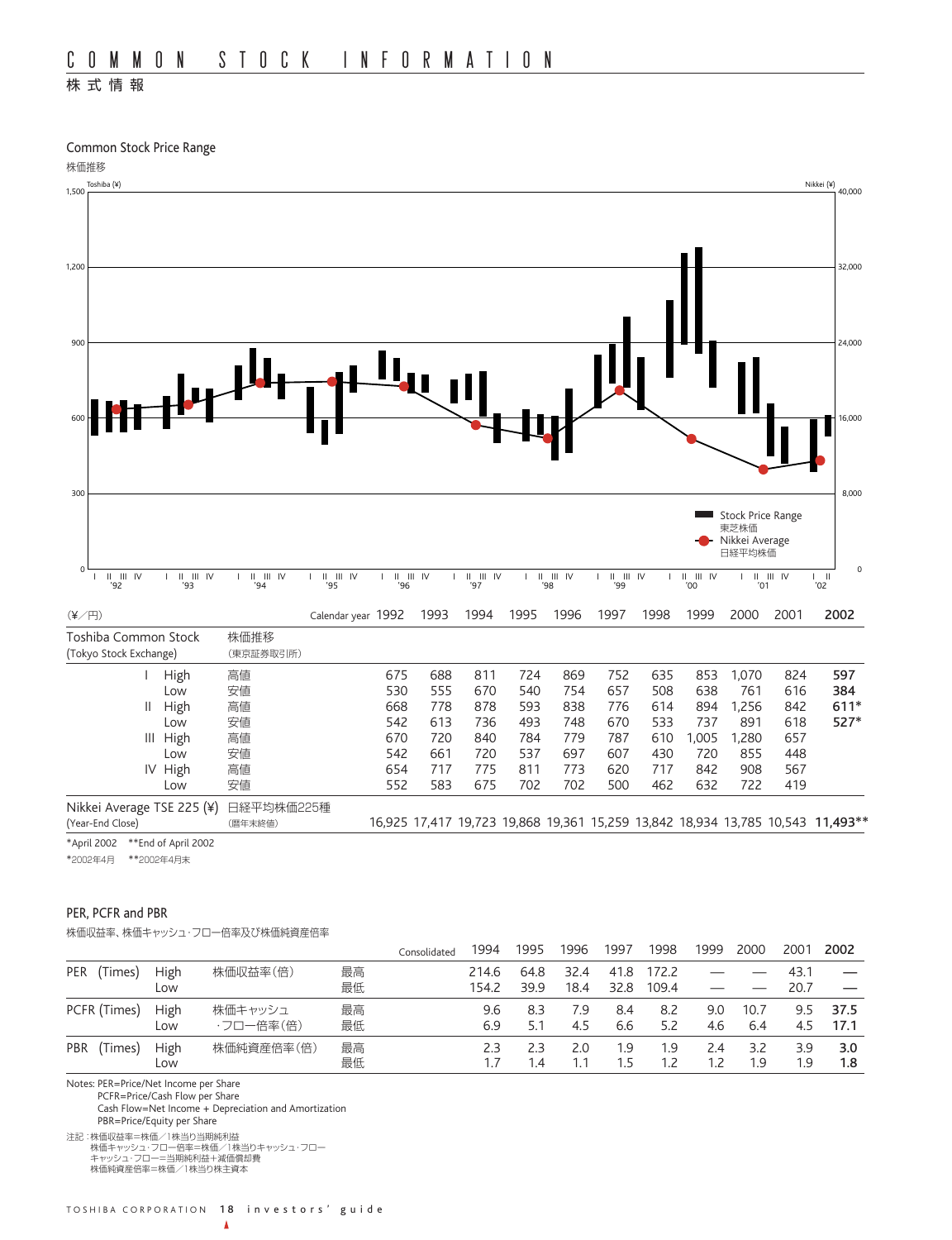# Major Shareholders

大株主と持株比率

#### Percentage of Total Common Shares Outstanding

| Sumitomo Mitsui Banking Corporation          |                               | 3.88% |
|----------------------------------------------|-------------------------------|-------|
| The Dai-ichi Mutual Life Insurance Company   |                               | 3.75  |
| Nippon Life Insurance Company                |                               | 3.36  |
| Japan Trustee Service Bank, Ltd.             |                               | 2.94  |
| State Street Bank and Trust Company          | ステート・ストリート・バンク・アンド・トラスト・カンパニー | 237   |
| The Mitsubishi Trust and Banking Corporation |                               | 1.81  |
| UFI Trust Bank Limited                       |                               | 1.80  |
| The Chase Manhattan Bank NA London           | ザ・チェース・マンハッタン・バンク・エヌエイ・ロンドン   | 171   |
| Employees Stock Ownership Plan               |                               | 1.63  |
| NIPPONKOA Insurance Co., Ltd.                |                               | 1.55  |

(As of March 31, 2002)

(2002年3月31日現在)

# Number of Shares Outstanding

| 発行済株式数       |      |      |                                                       |      |      |      |      |      |      |
|--------------|------|------|-------------------------------------------------------|------|------|------|------|------|------|
| (Million/百万) | 1994 | 1995 | 1996                                                  | 1997 | 1998 | 1999 | 2000 | 2001 | 2002 |
|              |      |      | 3,214 3,219 3,219 3,219 3,219 3,219 3,219 3,219 3,219 |      |      |      |      |      |      |

# Stock Exchange Listings

上場証券取引所

| Tokyo Stock Exchange and the four other Japanese | 東京証券取引所ほか4証券取引所 |  |  |  |  |  |
|--------------------------------------------------|-----------------|--|--|--|--|--|
| stock exchanges                                  |                 |  |  |  |  |  |
| The Stock Exchange (London)*                     | ロンドン証券取引所*      |  |  |  |  |  |
| Luxembourg Stock Exchange (EDR)                  | ルクセンブルグ証券取引所    |  |  |  |  |  |
| Amsterdam Stock Exchange (ASAS)*                 | アムステルダム証券取引所*   |  |  |  |  |  |
| Frankfurt Stock Exchange (GBC)                   | フランクフルト証券取引所    |  |  |  |  |  |
| Düsseldorf Stock Exchange (GBC)                  | デュッセルドルフ証券取引所   |  |  |  |  |  |
| Paris Stock Exchange*                            | パリ証券取引所*        |  |  |  |  |  |
| Swiss Exchange (SBDR)                            | スイス証券取引所        |  |  |  |  |  |
| * Listing of Original Stock                      | *原株上場           |  |  |  |  |  |

TOSHIBA CORPORATION 19 investors' guide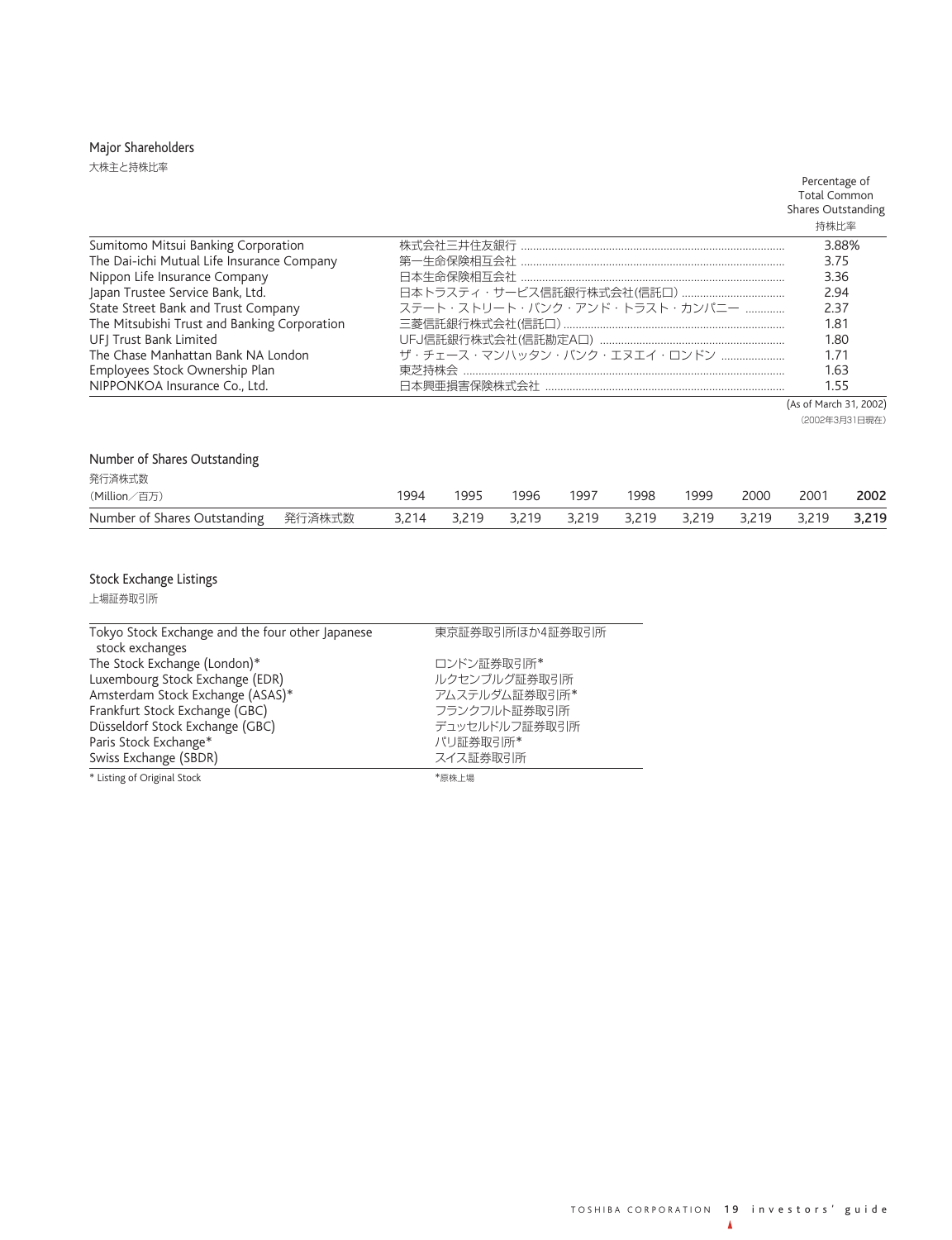# INVESTOR REFERENCE

# インベスター リファレンス

Founded: July 1875

Capital: ¥274,926 million

### Common Stock:

Authorized: 10,000,000,000 shares Issued: 3,219,027,165 shares Number of shareholders: 475,649 Average holding: 6,768 shares

### Transfer Agent:

The Chuo Mitsui Trust and Banking Company, Limited.

### Headquarters:

1-1, Shibaura 1-chome, Minato-ku, Tokyo 105-8001, Japan

創業:1875年7月

資本金:274,926百万円

### 株式:

授権株式:10,000,000,000株 発行済株式:3,219,027,165株 株主数:475,649 平均持株数:6,768株

### 株式名義書換代理人: 中央三井信託銀行株式会社

本社事務所: 〒105-8001 東京都港区芝浦1-1-1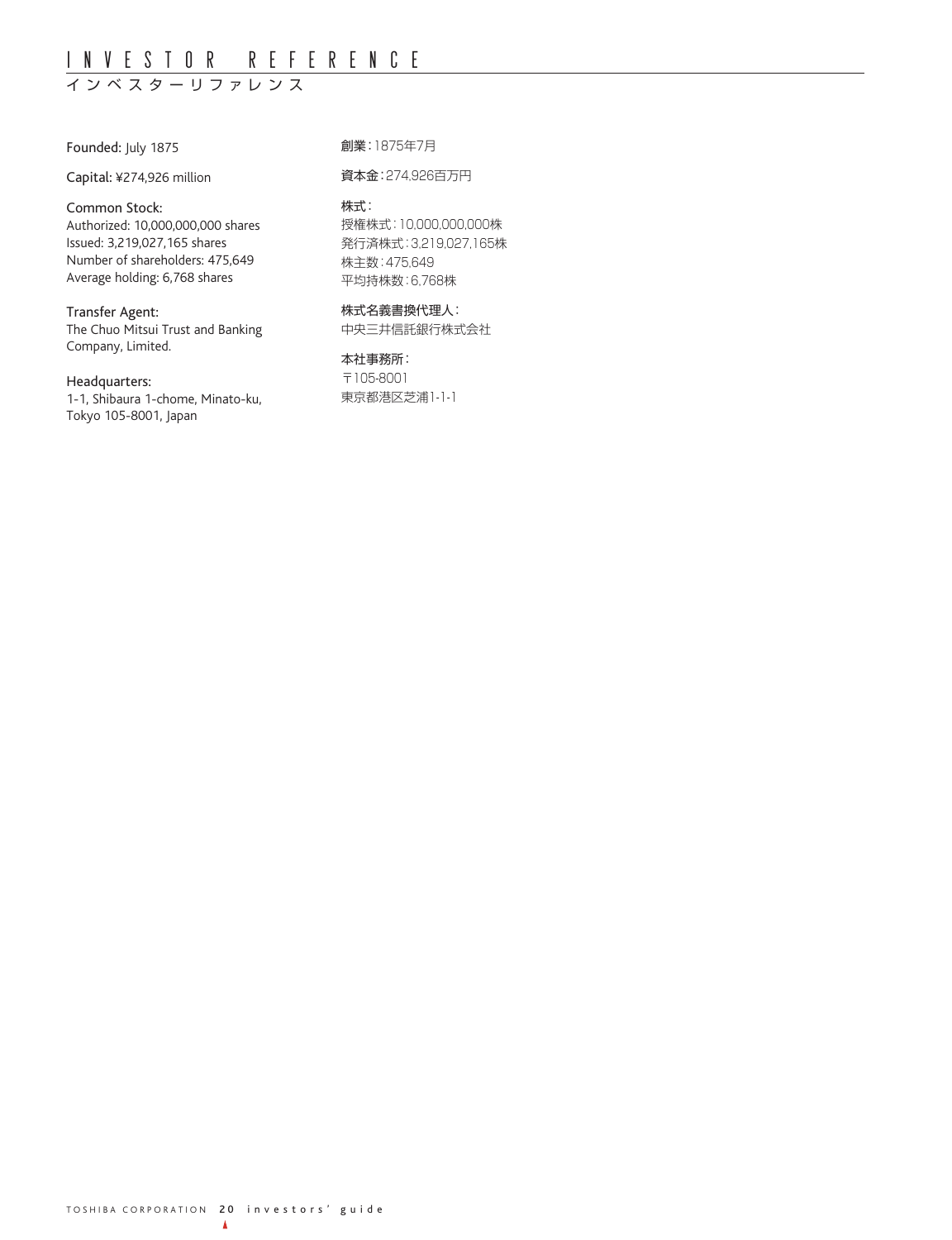For further information, please contact: Corporate Communications Office Toshiba Corporation 1-1, Shibaura 1-chome, Minato-ku Tokyo 105-8001, Japan Phone: (03) 3457-2096 Facsimile: (03) 5444-9202 URL: http://www.toshiba.co.jp/about/ir/index.htm

問い合わせ先: 〒105-8001 東京都港区芝浦1-1-1 株式会社 東芝 広報室 Tel: (03)3457-2096 Fax: (03)5444-9202 URL: http://www.toshiba.co.jp/about/ir/index\_j.htm

This investors' guide is printed on recycled paper. このインベスターズガイドは再生紙を使用しています。